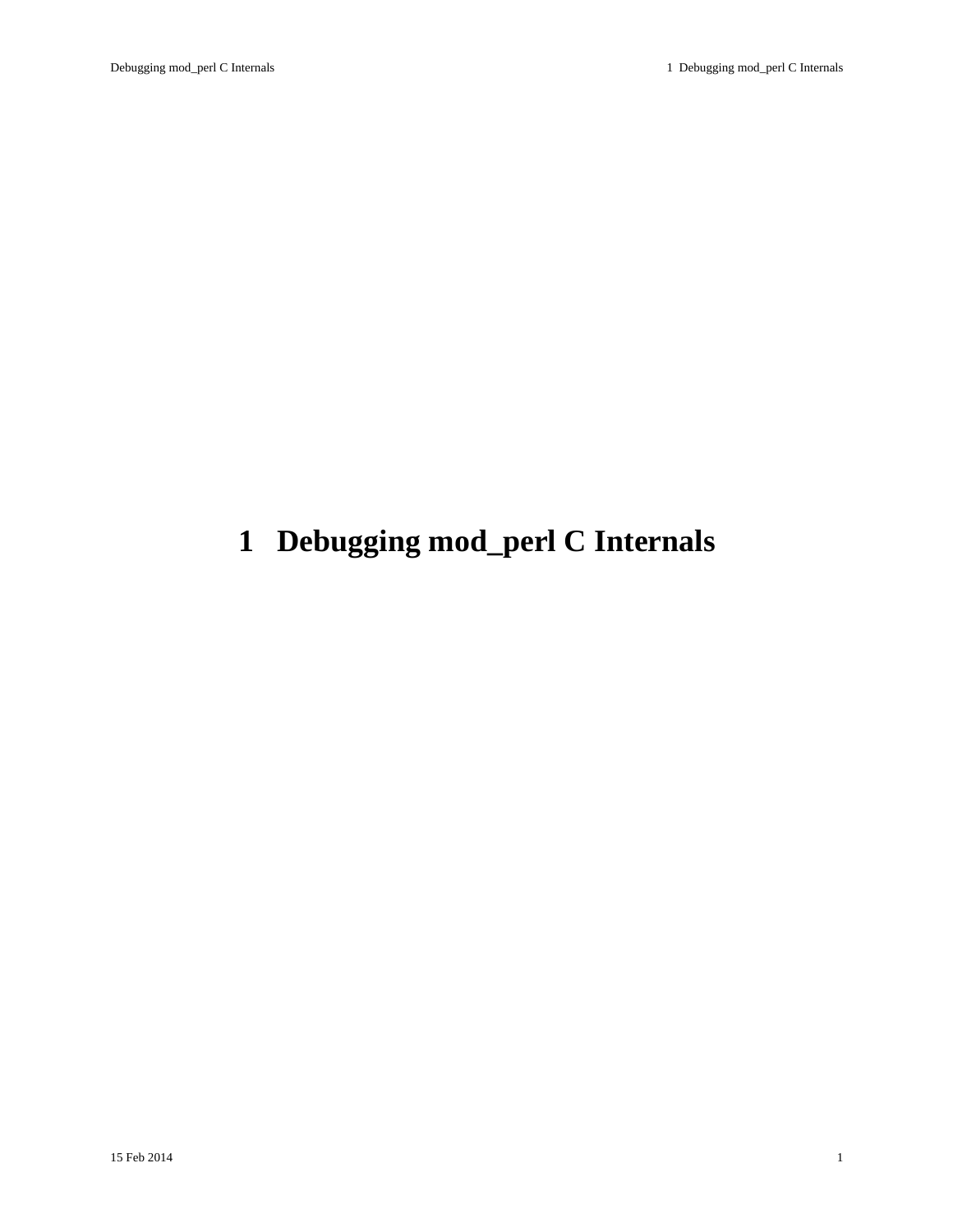# <span id="page-1-0"></span>**1.1 Description**

This document explains how to debug C code under mod\_perl, including mod\_perl core itself.

For certain debugging purposes you may find useful to read first the following notes on mod\_perl internals: Apache 2.0 Integration and mod\_perl-specific functionality flow.

# <span id="page-1-1"></span>**1.2 Debug notes**

META: needs more organization (if you grok any of the following, patches are welcome)

META: there is a new compile-time option in perl-5.8.8+: -DDEBUG\_LEAKING\_SCALARS, which prints out the addresses of leaked SVs and new\_SV() can be used to discover where those SVs were allocated. (see perlhack.pod for more info)

META: httpd has quite a lot of useful debug info:<http://httpd.apache.org/dev/debugging.html>(need to add this link to mp1 docs as well)

META: profiling: need a new entry of profiling. + running mod\_perl under gprof: Defining GPROF when compiling uses the moncontrol() function to disable gprof profiling in the parent, and enable it only for request processing in children (or in one\_process mode).

META: Jeff Trawick wrote a few useful debug modules, for httpd-2.1: mod\_backtrace (similar to bt in gdb, but doesn't require the core file) and mod\_whatkilledus (gives the info about the request that caused the segfault). [http://httpd.apache.org/~trawick/exception\\_hook.html](http://httpd.apache.org/~trawick/exception_hook.html)

## <span id="page-1-2"></span>*1.2.1 Entering Single Server Mode*

Most of the time, when debugging Apache or mod\_perl, one needs to start Apache in a single server mode and not allow it to detach itself from the initial process. This is accomplished with:

```
 % httpd -DONE_PROCESS -DNO_DETACH
```
### <span id="page-1-3"></span>*1.2.2 Setting gdb Breakpoints with mod\_perl Built as DSO*

If mod\_perl is built as a DSO module, you cannot set the breakpoint in the mod\_perl source files when the *httpd* program gets loaded into the debugger. The reason is simple: At this moment *httpd* has no idea about mod\_perl module yet. After the configuration file is processed and the mod\_perl DSO module is loaded then the breakpoints in the source of mod\_perl itself can be set.

The trick is to break at *apr\_dso\_load*, let it load *libmodperl.so*, then you can set breakpoints anywhere in the modperl code:

```
 % gdb httpd
 (gdb) b apr_dso_load
 (gdb) run -DONE_PROCESS
 [New Thread 1024 (LWP 1600)]
```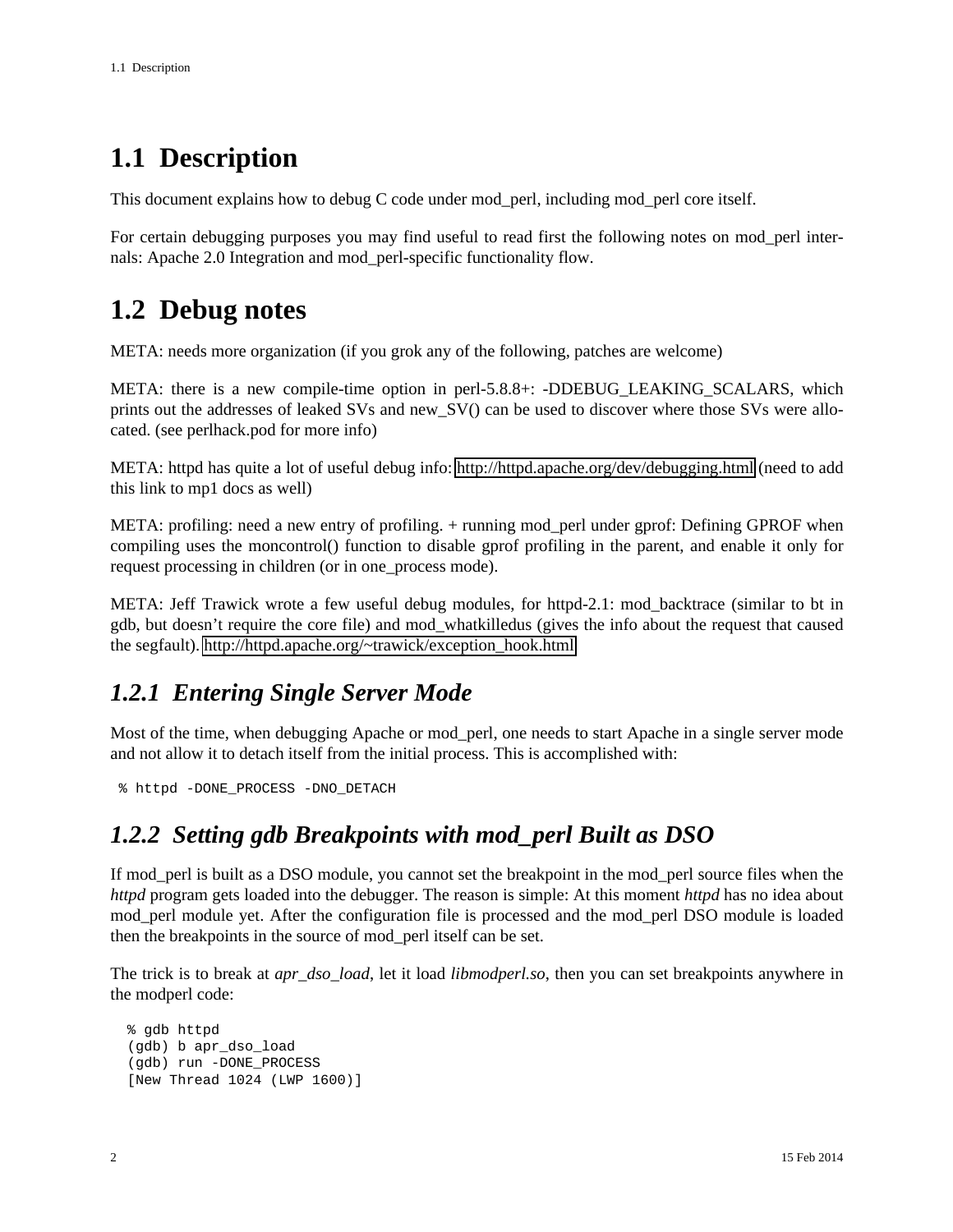```
 [Switching to Thread 1024 (LWP 1600)]
 Breakpoint 1, apr_dso_load (res_handle=0xbfffb48c, path=0x811adcc
   "/home/stas/apache.org/modperl-perlmodule/src/modules/perl/libmodperl.so",
  pool=0x80e1a3c) at dso.c:138
 141 void *os_handle = dlopen(path, RTLD_NOW | RTLD_GLOBAL);
 (gdb) finish
 ...
 Value returned is $1 = 0
 (gdb) b modperl_hook_init
 (gdb) continue
```
This example shows how to set a breakpoint at *modperl\_hook\_init*.

To automate things you can put those in the *.gdb-jump-to-init* file:

```
 b apr_dso_load
 run -DONE_PROCESS -d 'pwd'/t -f 'pwd'/t/conf/httpd.conf
 finish
 b modperl_hook_init
 continue
```
and then start the debugger with:

```
 % gdb /home/stas/httpd-2.0/bin/httpd -command \
 'pwd'/t/.gdb-jump-to-init
```
### <span id="page-2-0"></span>*1.2.3 Starting the Server Fast under gdb*

When the server is started under gdb, it first loads the symbol tables of the dynamic libraries that it sees going to be used. Some versions of gdb may take ages to complete this task, which makes the debugging very irritating if you have to restart the server all the time and it doesn't happen immediately.

The trick is to set the auto-solib-add flag to 0:

```
 set auto-solib-add 0
```
as early as possible in *~/.gdbinit* file.

With this setting in effect, you can load only the needed dynamic libraries with *sharedlibrary* gdb command. Remember that in order to set a breakpoint and step through the code inside a certain dynamic library you have to load it first. For example consider this gdb commands file:

```
 .gdb-commands
 ------------
 file ~/httpd/prefork/bin/httpd
 handle SIGPIPE pass
 handle SIGPIPE nostop
 set auto-solib-add 0
 b ap_run_pre_config
 run -d 'pwd'/t -f 'pwd'/t/conf/httpd.conf \
-DONE_PROCESS -DAPACHE2 -DPERL_USEITHREADS
 sharedlibrary mod_perl
```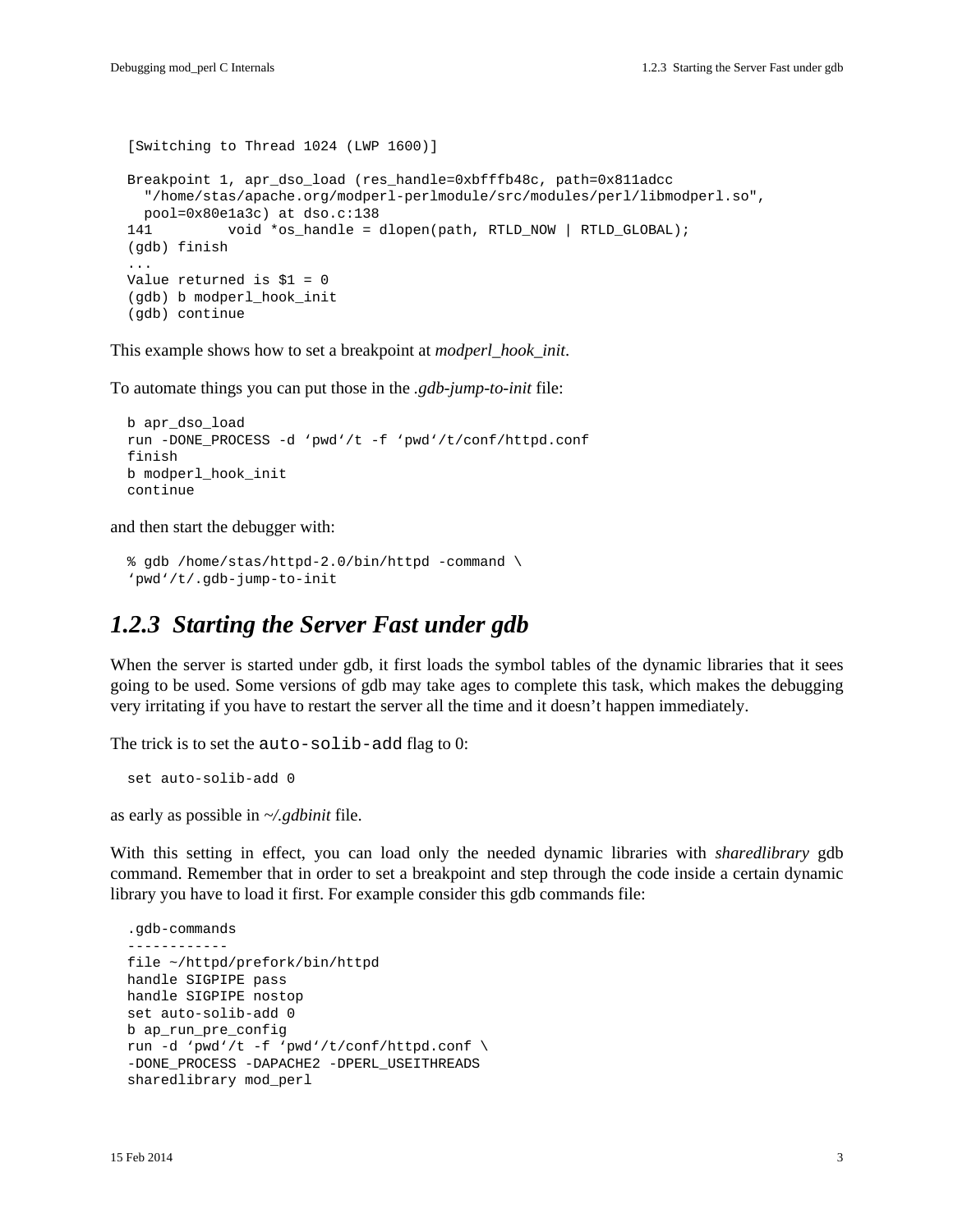```
 b modperl_hook_init
 # start: modperl_hook_init
 continue
 # restart: ap_run_pre_config
 continue
 # restart: modperl_hook_init
 continue
 b apr_poll
 continue
 # load APR/PerlIO/PerlIO.so
 sharedlibrary PerlIO
 b PerlIOAPR_open
```
which can be used as:

% gdb -command=.gdb-commands

This script stops in *modperl\_hook\_init()*, so you can step through the mod\_perl startup. We had to use the *ap\_run\_pre\_config* so we can load the *libmodperl.so* library as explained earlier. Since httpd restarts on the start, we have to *continue* until we hit *modperl\_hook\_init* second time, where we can set the breakpoint at *apr\_poll*, the very point where httpd polls for new request and run again *continue* so it'll stop at *apr\_poll*. This particular script passes over modperl\_hook\_init(), since we run the continue command a few times to reach the *apr\_poll* breakpoint. See the Precooked gdb Startup Scripts section for standalone script examples.

When gdb stops at the function *apr\_poll* it's a time to start the client, that will issue a request that will exercise the server execution path we want to debug. For example to debug the implementation of APR::Pool we may run:

% t/TEST -run apr/pool

which will trigger the run of a handler in *t/response/TestAPR/pool.pm* which in turn tests the APR::Pool code.

But before that if we want to debug the server response we need to set breakpoints in the libraries we want to debug. For example if we want to debug the function PerlIOAPR\_open which resides in *APR/PerlIO/PerlIO.so* we first load it and then we can set a breakpoint in it. Notice that gdb may not be able to load a library if it wasn't referenced by any of the code. In this case we have to load this library at the server startup. In our example we load:

PerlModule APR::PerlIO

in *httpd.conf*. To check which libraries' symbol tables can be loaded in gdb, run (when the server has been started):

gdb> info sharedlibrary

which also shows which libraries are loaded already.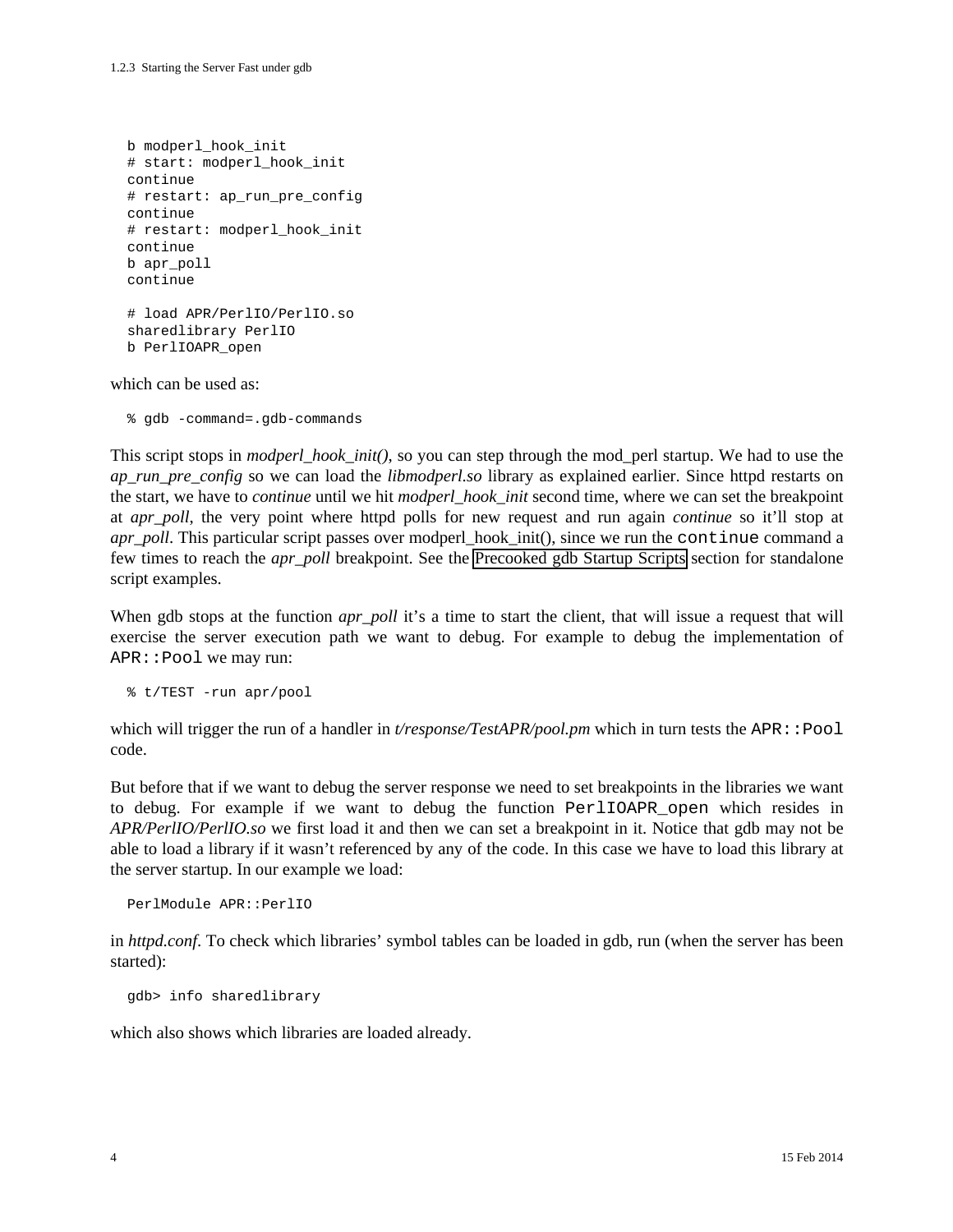Also notice that you don't have to type the full path of the library when trying to load them, even a partial name will suffice. In our commands file example we have used sharedlibrary mod\_perl instead of saying sharedlibrary mod\_perl.so.

If you want to set breakpoints and step through the code in the Perl and APR core libraries you should load their appropriate libraries:

 gdb> sharedlibrary libperl gdb> sharedlibrary libapr gdb> sharedlibrary libaprutil

Setting *auto-solib-add* to 0 makes the debugging process unusual, since originally gdb was loading the dynamic libraries automatically, whereas now it doesn't. This is the price one has to pay to get the debugger starting the program very fast. Hopefully the future versions of gdb will improve.

Just remember that if you try to *step-in* and debugger doesn't do anything, that means that the library the function is located in wasn't loaded. The solution is to create a commands file as explained in the beginning of this section and craft the startup script the way you need to avoid extra typing and mistakes when repeating the same debugging process again and again.

Under threaded mpms (e.g. worker), it's possible that you won't be able to debug unless you tell gdb to load the symbols from the threads library. So for example if on your OS that library is called *libpthread.so* make sure to run:

sharedlibrary libpthread

somewhere after the program has started. See the Precooked gdb Startup Scripts section for examples.

Another important thing is that whenever you want to be able to see the source code for the code you are stepping through, the library or the executable you are in must have the debug symbols present. That means that the code has to be compiled with *-g* option for the gcc compiler. For example if I want to set a breakpoint in /lib/libc.so, I can do that by loading:

gdb> sharedlibrary /lib/libc.so

But most likely that this library has the debug symbols stripped off, so while gdb will be able to break at the breakpoint set inside this library, you won't be able to step through the code. In order to do so, recompile the library to add the debug symbols.

If debug code in response handler you usually start the client after the server was started, when doing this a lot you may find it annoying to need to wait before the client can be started. Therefore you can use a few tricks to do it in one command. If the server starts fast you can use sleep():

```
 % ddd -command=.debug-modperl-init & ; \
 sleep 2 ; t/TEST -verbose -run apr/pool
```
or the Apache::Test framework's -ping=block option: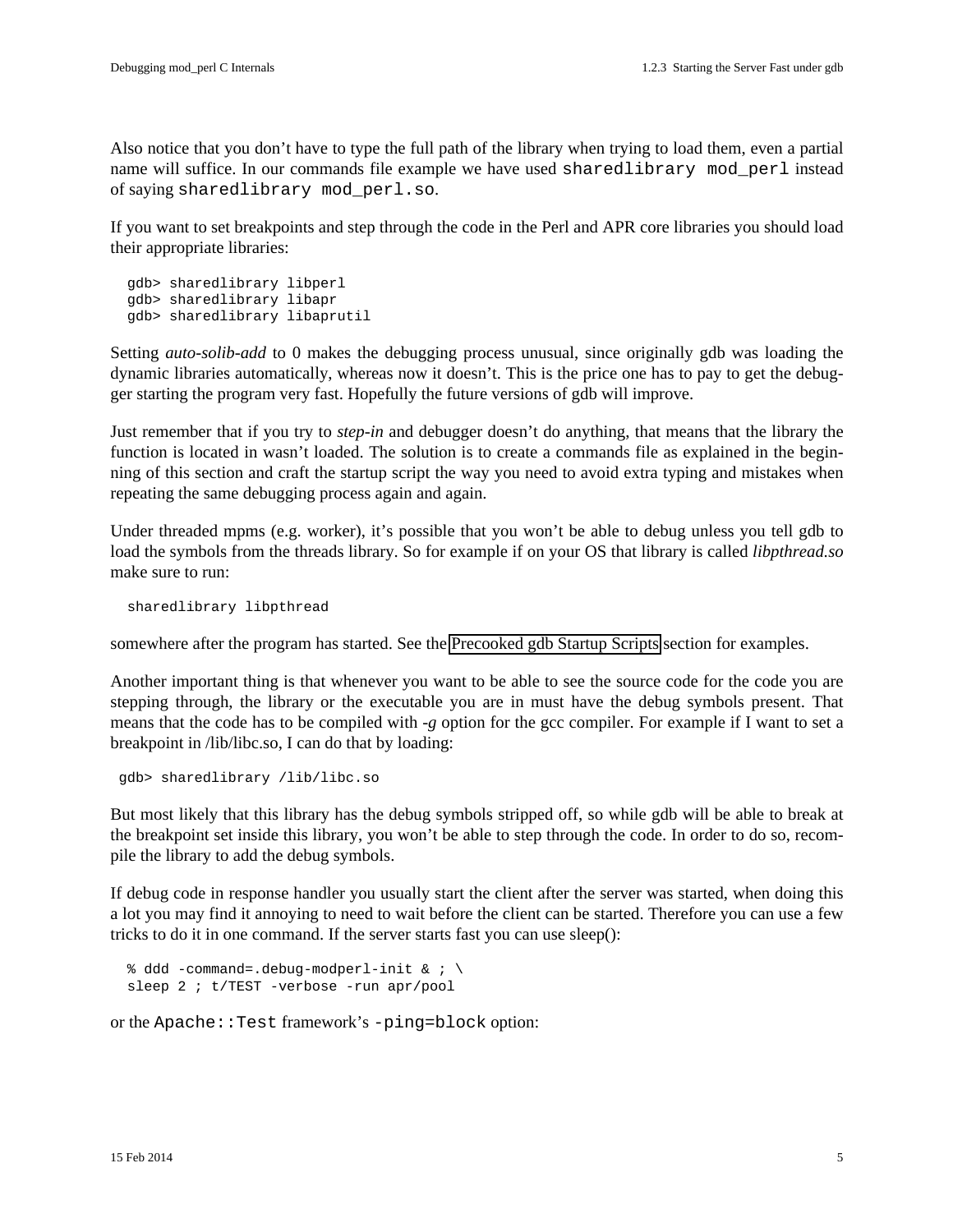```
 % ddd -command=.debug-modperl-init & ; \
 t/TEST -verbose -run -ping=block apr/pool
```
which will block till the server starts responding, and only then will try to run the test.

## <span id="page-5-0"></span>*1.2.4 Precooked gdb Startup Scripts*

Here are a few startup scripts you can use with gdb to accomplish one of the common debugging tasks. To execute the startup script, simply run:

```
 % gdb -command=.debug-script-filename
```
They can be run under gdb and any of the gdb front-ends. For example to run the scripts under ddd substitute gdb with ddd:

% ddd -command=.debug-script-filename

### **Debugging mod\_perl Initialization**

The *code/.debug-modperl-init*:

```
# This gdb startup script breaks at the modperl_hook_init() function,
# which is useful for debug things at the modperl init phase.
#
# Invoke as:
# gdb -command=.debug-modperl-init
#
# see ADJUST notes for things that may need to be adjusted
# ADJUST: the path to the httpd executable if needed
file ~/httpd/worker/bin/httpd
handle SIGPIPE nostop
handle SIGPIPE pass
set auto-solib-add 0
define myrun
     tbreak main
     break ap_run_pre_config
     # ADJUST: the httpd.conf file's path if needed
     # ADJUST: add -DPERL_USEITHREADS to debug threaded mpms
     run -d 'pwd'/t -f 'pwd'/t/conf/httpd.conf -DONE_PROCESS -DAPACHE2
     continue
end
define modperl_init
     sharedlibrary mod_perl
     b modperl_hook_init
     continue
end
define sharedap
     # ADJUST: uncomment next line to debug threaded mpms
     #sharedlibrary libpthread
     sharedlibrary apr
```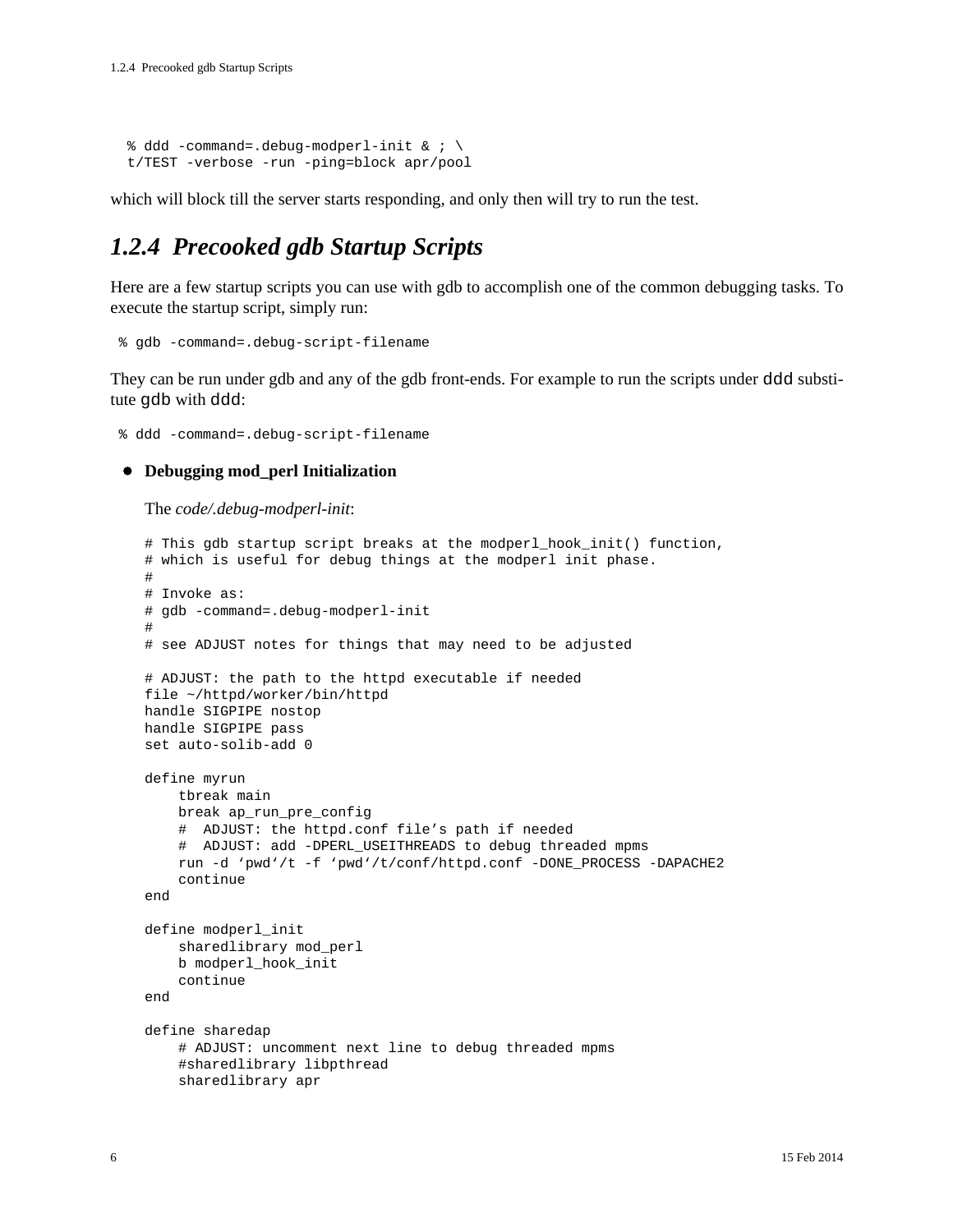```
 sharedlibrary aprutil
     #sharedlibrary mod_ssl.so
     continue
end
define sharedperl
     sharedlibrary libperl
end
# start the server and run till modperl_hook_init on start
myrun
modperl_init
# ADJUST: uncomment to reach modperl_hook_init on restart
#continue
#continue
# ADJUST: uncomment if you need to step through the code in apr libs
#sharedap
# ADJUST: uncomment if you need to step through the code in perlib
#sharedperl
```
startup script breaks at the modperl hook init() function, which is useful for debugging code at the modperl's initialization phase.

### **Debugging mod\_perl's Hooks Registeration With httpd**

Similar to the previous startup script, the *code/.debug-modperl-register*:

```
# This gdb startup script allows to break at the very first invocation
# of mod_perl initialization, just after it was loaded. When the
# perl_module is loaded, and its pointer struct is added via
# ap_add_module(), the first hook that will be called is
# modperl_register_hooks().
#
# Invoke as:
# gdb -command=.debug-modperl-register
#
# see ADJUST notes for things that may need to be adjusted
define sharedap
     sharedlibrary apr
     sharedlibrary aprutil
     #sharedlibrary mod_ssl.so
end
define sharedperl
     sharedlibrary libperl
end
### Run ###
# ADJUST: the path to the httpd executable if needed
file ~/httpd/prefork/bin/httpd
handle SIGPIPE nostop
```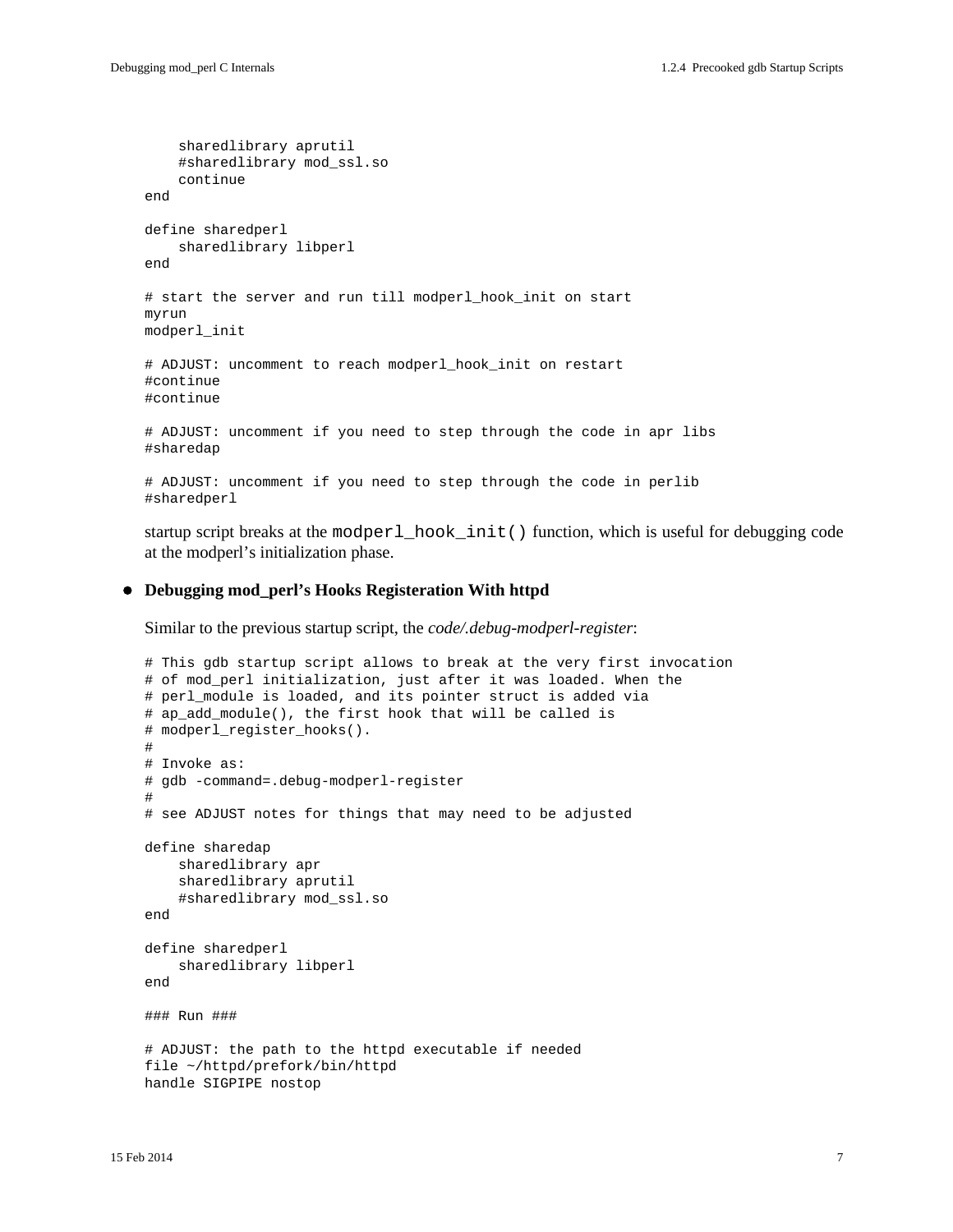```
handle SIGPIPE pass
set auto-solib-add 0
tbreak main
# assuming that mod_dso is compiled in
b load_module 
# ADJUST: the httpd.conf file's path if needed
# ADJUST: add -DPERL_USEITHREADS to debug threaded mpms
run -d 'pwd'/t -f 'pwd'/t/conf/httpd.conf \
-DONE_PROCESS -DNO_DETACH -DAPACHE2
# skip over 'tbreak main'
continue
# In order to set the breakpoint in mod_perl.so, we need to get to
# the point where it's loaded.
#
# With static mod_perl, the bp can be set right away
#
# With DSO mod_perl, mod_dso's load_module() loads the mod_perl.so
# object and it immediately calls ap_add_module(), which calls
# modperl_register_hooks(). So if we want to bp at the latter, we need
# to stop at load_module(), set the 'bp modperl_register_hooks' and
# then continue.
# Assuming that 'LoadModule perl_module' is the first LoadModule
# directive in httpd.conf, you need just one 'continue' after
# 'ap_add_module'. If it's not the first one, you need to add as many
# 'continue' commands as the number of 'LoadModule foo' before
# perl_module, but before setting the 'ap_add_module' bp.
#
# If mod_perl is compiled statically, everything is already preloaded,
# so you can set modperl_* the breakpoints right away
b ap_add_module
continue
sharedlibrary mod_perl
b modperl_register_hooks
continue
#b modperl_hook_init
#b modperl_config_srv_create
#b modperl_startup
#b modperl_init_vhost
#b modperl_dir_config
#b modperl_cmd_load_module
#modperl_config_apply_PerlModule
# ADJUST: uncomment next line to debug threaded mpms
#sharedlibrary libpthread
# ADJUST: uncomment if you need to step through the code in apr libs
```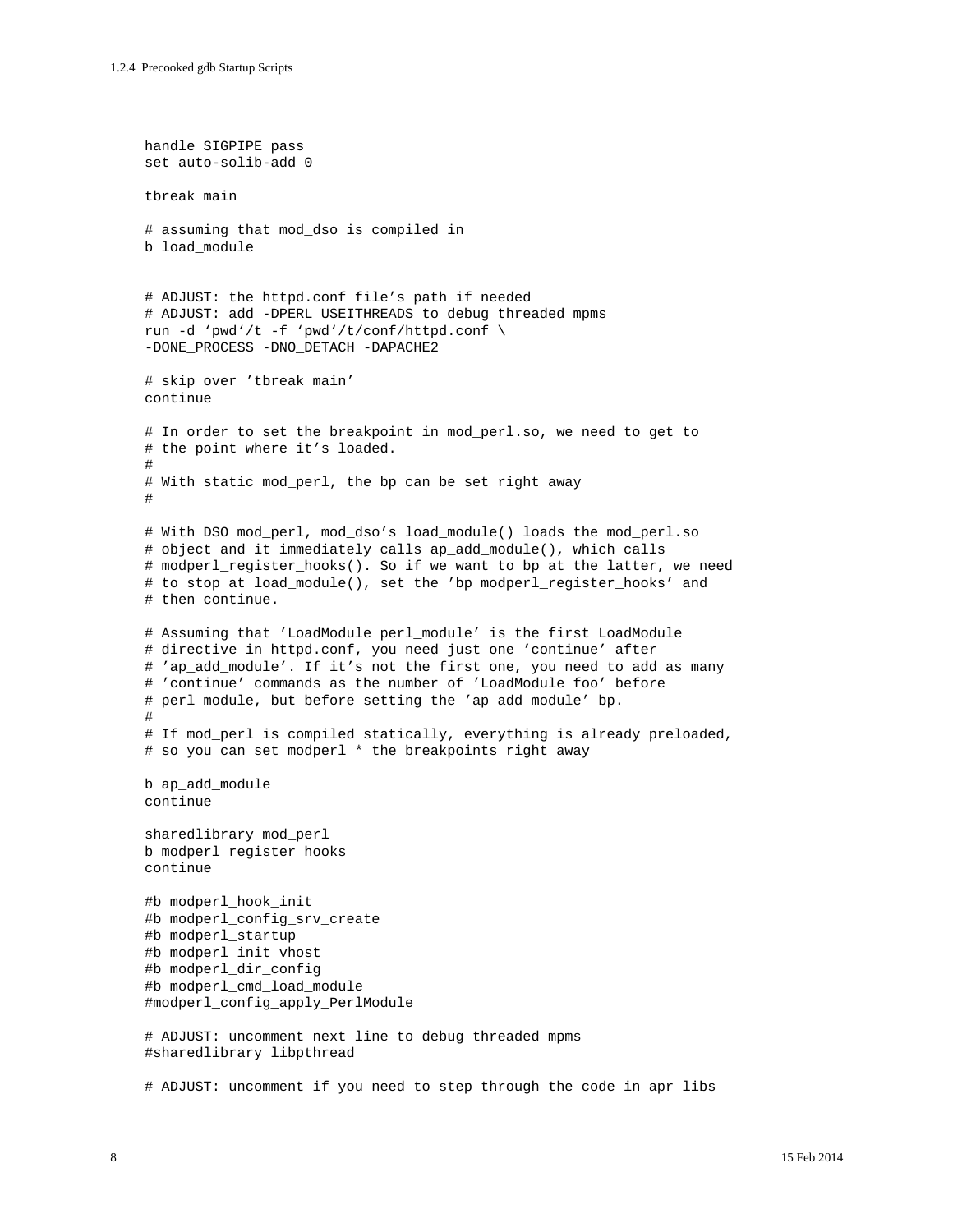#sharedap

```
# ADJUST: uncomment if you need to step through the code in perlib
#sharedperl
```
startup script breaks at the modperl\_register\_hooks(), which is the very first hook called in the mod\_perl land. Therefore use this one if you need to start debugging at an even earlier entry point into mod\_perl.

Refer to the notes inside the script to adjust it for a specific *httpd.conf* file.

### **Debugging mod\_perl XS Extensions**

The *code/.debug-modperl-xs*:

```
# This gdb startup script breaks at the mpxs_Apache__Filter_print()
# function from the XS code, as an example how you can debug the code
# in XS extensions.
#
# Invoke as:
# gdb -command=.debug-modperl-xs
# and then run: 
# t/TEST -v -run -ping=block filter/api
#
# see ADJUST notes for things that may need to be adjusted
# ADJUST: the path to the httpd executable if needed
file /home/stas/httpd/worker/bin/httpd
handle SIGPIPE nostop
handle SIGPIPE pass
set auto-solib-add 0
define myrun
     tbreak main
     break ap_run_pre_config
     # ADJUST: the httpd.conf file's path if needed
     # ADJUST: add -DPERL_USEITHREADS to debug threaded mpms
     run -d 'pwd'/t -f 'pwd'/t/conf/httpd.conf \
     -DONE_PROCESS -DNO_DETACH -DAPACHE2
     continue
end
define sharedap
     # ADJUST: uncomment next line to debug threaded mpms
     #sharedlibrary libpthread
     sharedlibrary apr
     sharedlibrary aprutil
     #sharedlibrary mod_ssl.so
     continue
end
define sharedperl
```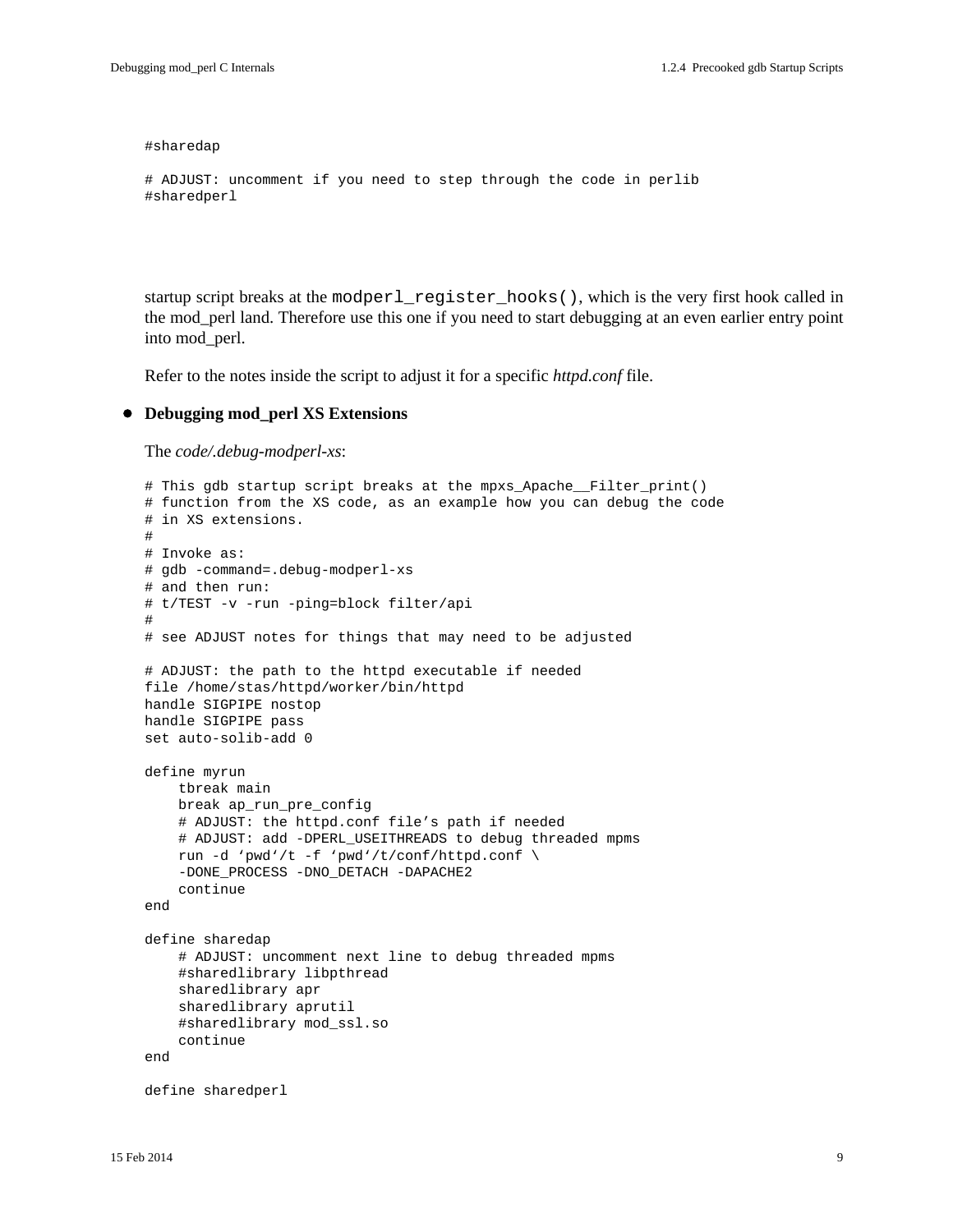```
 sharedlibrary libperl
end
define gopoll
    b apr_poll
     continue
     continue
end
define mybp
     # load Apache/Filter.so
     sharedlibrary Filter
     b mpxs_Apache__Filter_print
     # no longer needed and they just make debugging harder under threads
     disable 2
     disable 3
     continue
end
myrun
gopoll
mybp
# ADJUST: uncomment if you need to step through the code in apr libs
#sharedap
# ADJUST: uncomment if you need to step through the code in perlib
#sharedperl
```
startup script breaks at the mpxs\_Apache2\_\_Filter\_print() function implemented in *xs/Apache2/Filter/Apache2\_\_Filter.h*. This is an example of debugging code in XS Extensions. For this particular example the complete test case is:

```
 % ddd -command=.debug-modperl-xs & \
 t/TEST -v -run -ping=block filter/api
```
When *filter/api* test is running it calls mpxs\_Apache2\_\_Filter\_print() which is when the breakpoint is reached.

### **Debugging code in shared objects created by Inline.pm**

This is not strictly related to mod\_perl, but sometimes when trying to reproduce a problem (e.g. for a p5p bug-report) outside mod\_perl, the code has to be written in C. And in certain cases, Inline can be just the right tool to do it quickly. However if you want to interactively debug the library that it creates, it might get tricky. So similar to the previous sections, here is a gdb *code/.debug-inline*:

```
# save this file as .debug and execute this as:
# gdb -command=.debug
# or if you prefer gui
# ddd -command=.debug
#
# NOTE: Adjust the path to the perl executable
# also this perl should be built with debug enabled
file /usr/bin/perl
```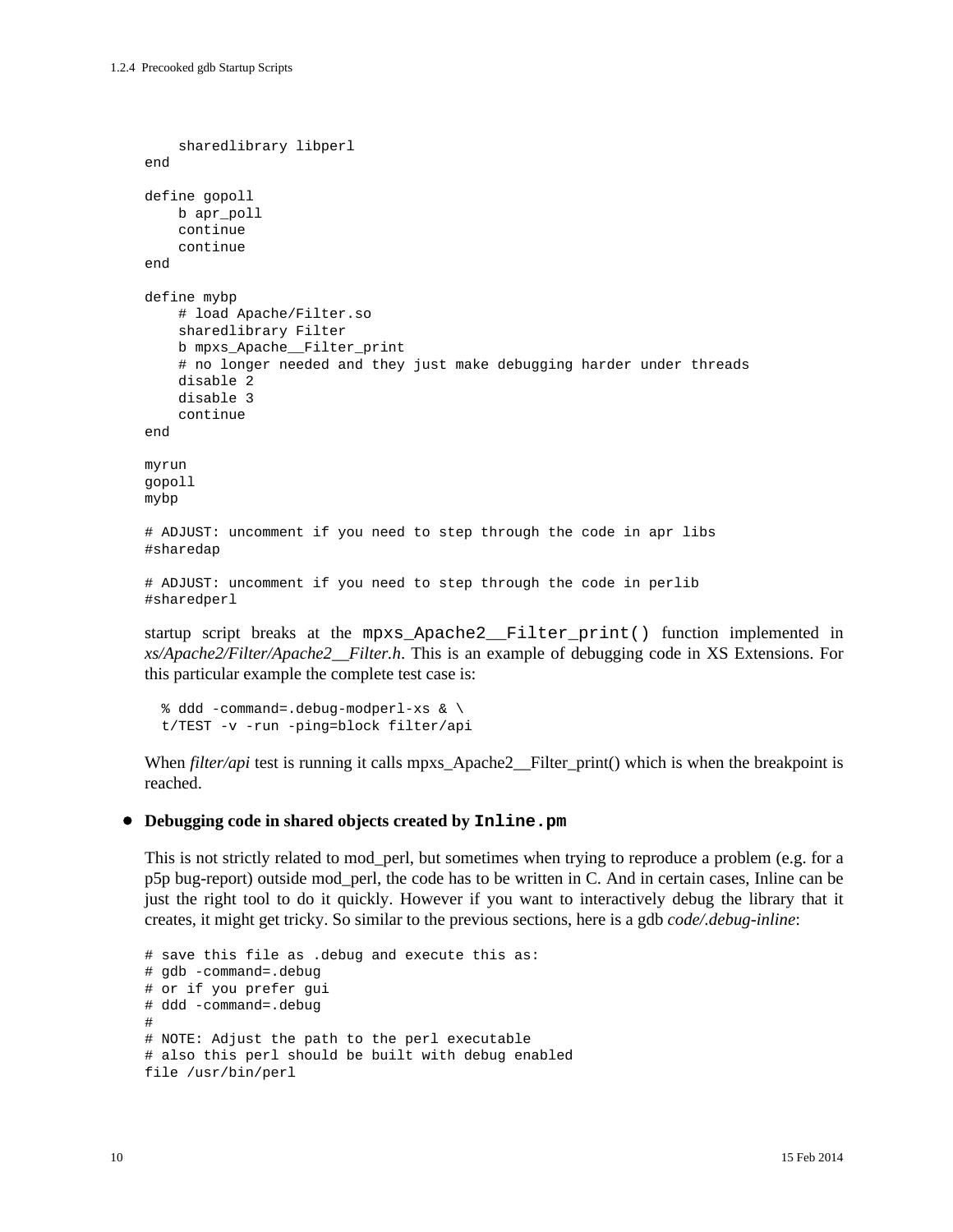```
# If you need to debug with gdb a live script and not a library, you
# are going to have a hard time to set any breakpoint in the C code.
# the workaround is force Inline to compile and load .so, by putting
# all the code in the BEGIN {} block and call Inline->init from there.
#
# you also need to prevent from Inline deleting autogenerated .xs so
# you can step through the C source code, and of course you need to
# add '-g' so .so won't be stripped of debug info
#
# here is a sample perl script that can be used with this gdb script
#
# test.pl
# #-----#
# use strict;
# use warnings;
#
# BEGIN {
# use Inline Config =>
# #FORCE_BUILD => 1,
# CLEAN_AFTER_BUILD => 0;
# 
# use Inline C => Config =>
# OPTIMIZE => '-g';
# 
# use Inline C => <init;
# 
# }
#
# my_bp();
tb main
# NOTE: adjust the name of the script that you run
run test.pl
# when Perl_runops_debug breakpoint is hit Inline will already load
# the autogenerated .so, so we can set the bp in it (that's only if
# you have run 'Inline->init' inside the BEGIN {} block
b S_run_body
continue
b Perl_runops_debug
continue
# here you set your breakpoints
b my_bp
continue
```
startup script that will save you a lot of time. All the details and a sample perl script are inside the gdb script.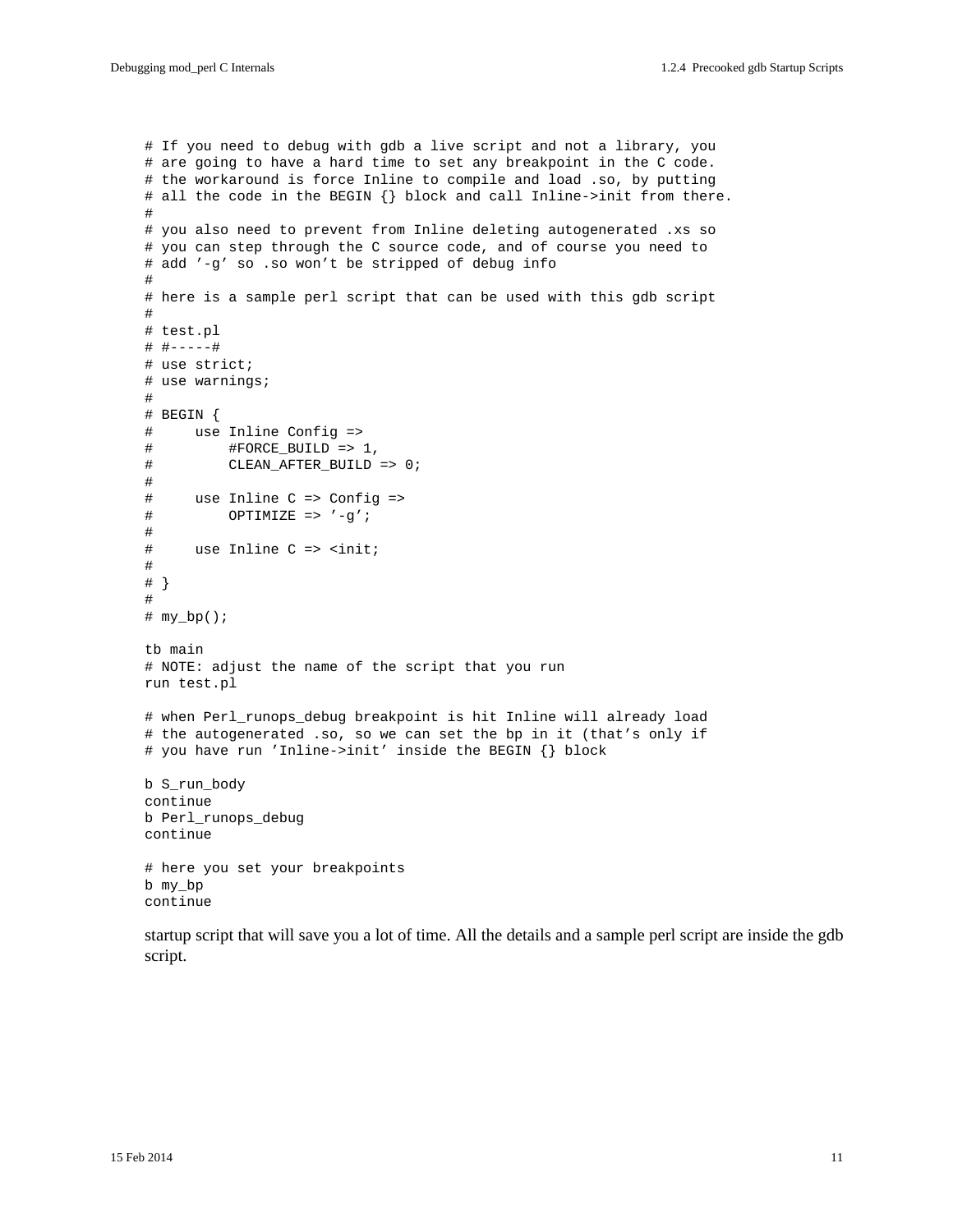# <span id="page-11-0"></span>**1.3 Analyzing Dumped Core Files**

When your application dies with the *Segmentation fault* error (which is generated by the SIGSEGV signal) and optionally generates a *core* file you can use gdb or a similar debugger to find out what caused the *Segmentation fault* (or a *segfault* as we often call it).

### <span id="page-11-1"></span>*1.3.1 Getting Ready to Debug*

In order to debug the *core* file you may need to recompile Perl and mod\_perl with debugging symbols. Usually you have to recompile only mod\_perl, but if the *core* dump happens in the *libperl.so* library and you want to see the whole backtrace, you need to recompile Perl as well. It may also occur inside httpd or 3rd party module, in which case you will need to recompile those. The following notes should help to accomplish the right thing:

**mod\_perl**

rebuild mod\_perl with MP\_DEBUG=1.

 % perl Makefile.PL MP\_DEBUG=1 ... % make && make test && make install

Building mod\_perl with PERL\_DEBUG=1 will:

- 1. add -g to EXTRA\_CFLAGS
- 2. turn on MP\_TRACE (tracing)
- 3. Set PERL\_DESTRUCT\_LEVEL=2
- 4. Link against *libperld.so* if *\$Config{archlibexp}/CORE/libperld\$Config{lib\_ext}* exists.

### **httpd**

If the segfault happens inside *ap\_* or *apr\_* calls, rebuild httpd with --enable-maintainer-mode:

```
 % CFLAGS="-g" ./configure --enable-maintainer-mode ...
 % make && make install
```
### **perl**

If the segfault happens inside *Perl* calls, rebuild perl with  $-D$ optimize='-q':

 % ./Configure -Doptimize='-g' ... % make && make test && make install

Remember to recompile mod\_perl if you've recompiled perl.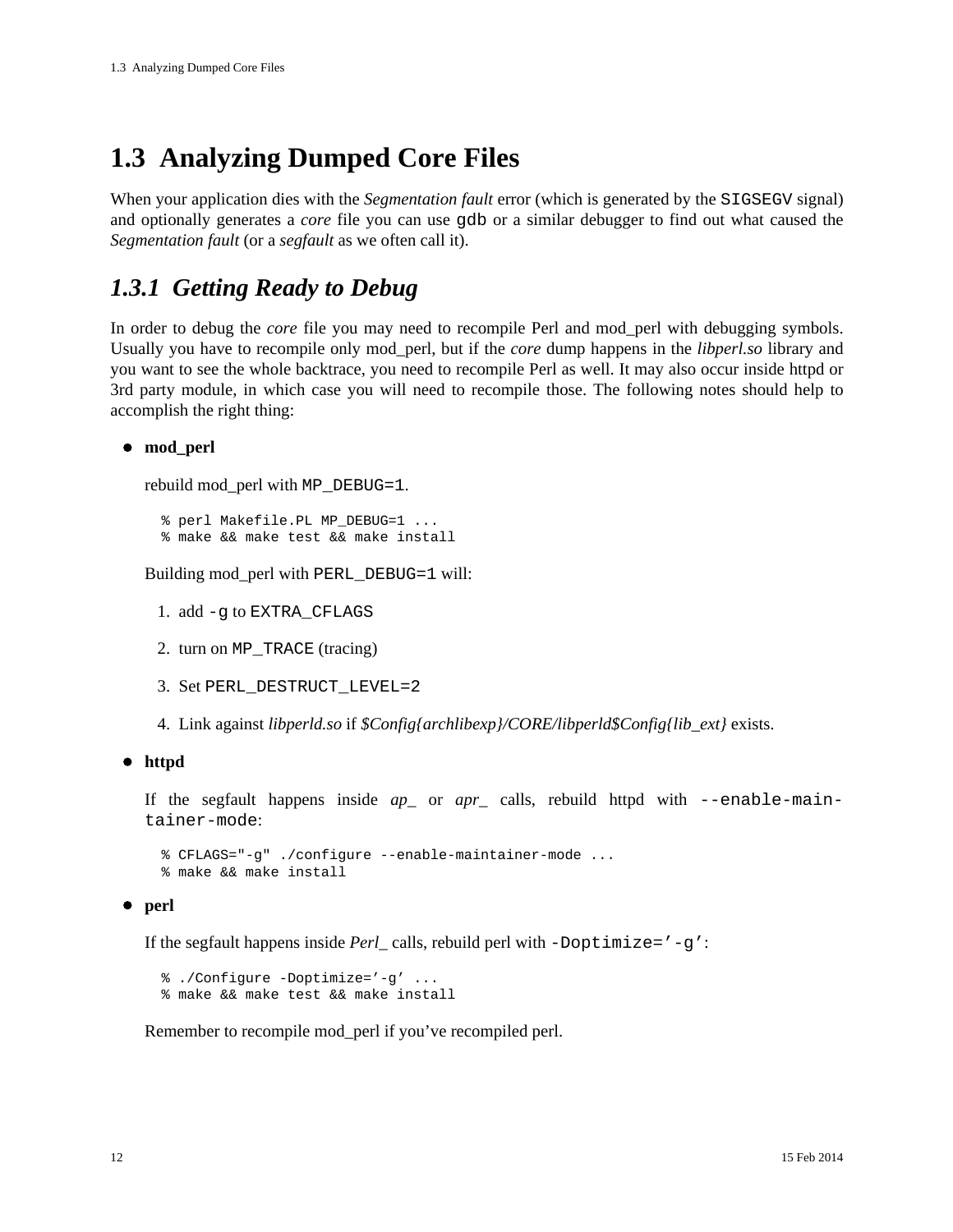### **3rd party perl modules**

if the trace happens in one of the 3rd party perl modules, make sure to rebuild them, now that you've perl re-built with debugging flags. They will automatically pick the right compile flags from perl.

Now the software is ready for a proper debug.

### <span id="page-12-0"></span>*1.3.2 Causing a SegFault*

Most likely you already have the segfault situation, but sometimes you want to create one. For example sometimes you need to make sure that your system is configured to dump core files.

For that purpose you can use Debug:: DumpCore available from CPAN: <http://search.cpan.org/dist/Debug-FaultAutoBT/>

```
 % perl -MDebug::DumpCore -eDebug::DumpCore::segv
 Segmentation fault (core dumped)
```
Notice that you could use Perl's CORE: : dump to achieve the same goal:

```
 % perl -le 'dump'
 Abort (core dumped)
```
but the generated in that case backtrace is not very useful for learning purposes. If all you want to test is whether your system is configured to dump core files then  $Perl's CORE$ : dump will do just fine.

### <span id="page-12-1"></span>*1.3.3 Getting the core File Dumped*

Now let's get the *core* file dumped from within the mod\_perl server. Sometimes the program aborts abnormally via the SIGSEGV signal (*Segmentation Fault*), but no *core* file is dumped. And without the *core* file it's hard to find the cause of the problem, unless you run the program inside gdb or another debugger in first place. In order to get the *core* file, the application has to:

- 1. have the effective UID the same as real UID (the same goes for GID). Which is the case of mod\_perl unless you modify these settings in the program.
- 2. be running from a directory which at the moment of the *Segmentation fault* is writable by the process that received this signal. Notice that the program might change its current directory during its run, so it's possible that the *core* file will need to be dumped in a different directory from the one the program was originally started from.

Under Apache ServerRoot is used as the default directory. Since that directory is sually not writable by the user running Apache, it's possible to use the directive CoreDumpDirectory (available since Apache 2.0.45) to tell Apache to dump the core file elsewhere.

3. be started from a shell process with sufficient resource allocations for the *core* file to be dumped. You can override the default setting from within a shell script if the process is not started manually. In addition you can use  $BSD:REsource$  to manipulate the setting from within the code as well.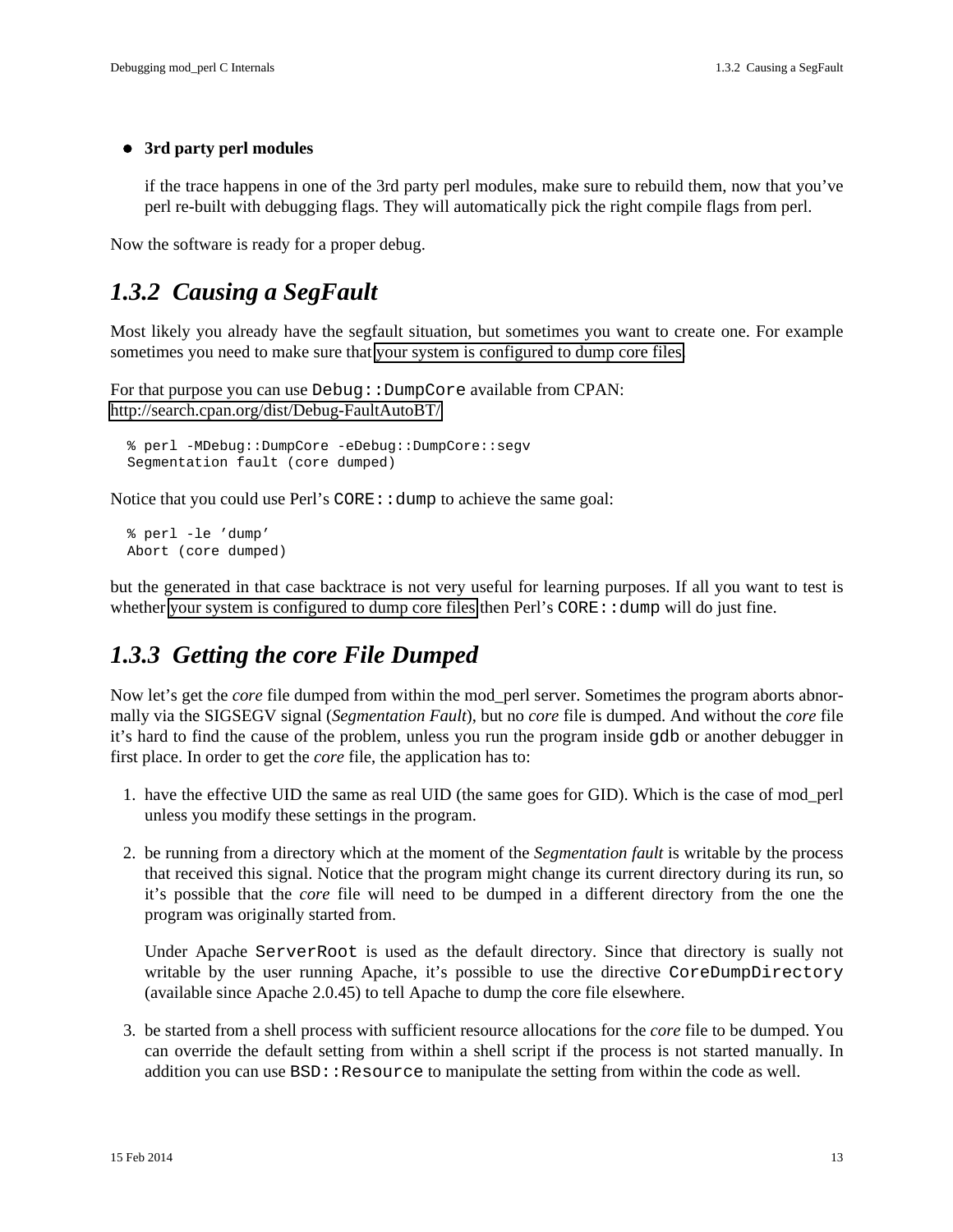You can use ulimit for bash and limit for csh to check and adjust the resource allocation. For example inside bash, you may set the core file size to unlimited:

```
 panic% ulimit -c unlimited
```
or for csh:

panic% limit coredumpsize unlimited

For example you can set an upper limit on the *core* file size to 8MB with:

panic% ulimit -c 8388608

So if the core file is bigger than 8MB it will be not created.

4. Of course you have to make sure that you have enough disk space to create a big core file (mod\_perl *core* files tend to be of a few MB in size).

Note that when you are running the program under a debugger like gdb, which traps the SIGSEGV signal, the *core* file will not be dumped. Instead it allows you to examine the program stack and other things without having the *core* file.

So let's write a simple script that uses  $Debug::DumpCore:$ 

```
 core_dump.pl
 ------------
 use strict;
 use warnings FATAL => 'all';
use Apache2::RequestRec ();
use Apache2::RequestIO ();
 use Debug::DumpCore ();
 use Cwd;
my \zeta r = shift;
 $r->content_type('text/plain');
 my $dir = getcwd();
 $r->print("The core should be found at $dir/core.$$\n");
 $r->rflush;
 Debug::DumpCore::segv();
```
In this script we load the Apache2::RequestRec, Apache2::RequestIO, Debug::DumpCore and Cwd modules, then we acquire the Apache request object and set the HTTP response header. Now we come to the real part -- we get the current working directory, print out the location of the *core* file that we are about to dump and finally we call Debug::DumpCore::segv() which dumps the *core* file.

Before we run the script we make sure that the shell sets the *core* file size to be unlimited, start the server in single server mode as a non-root user and generate a request to the script: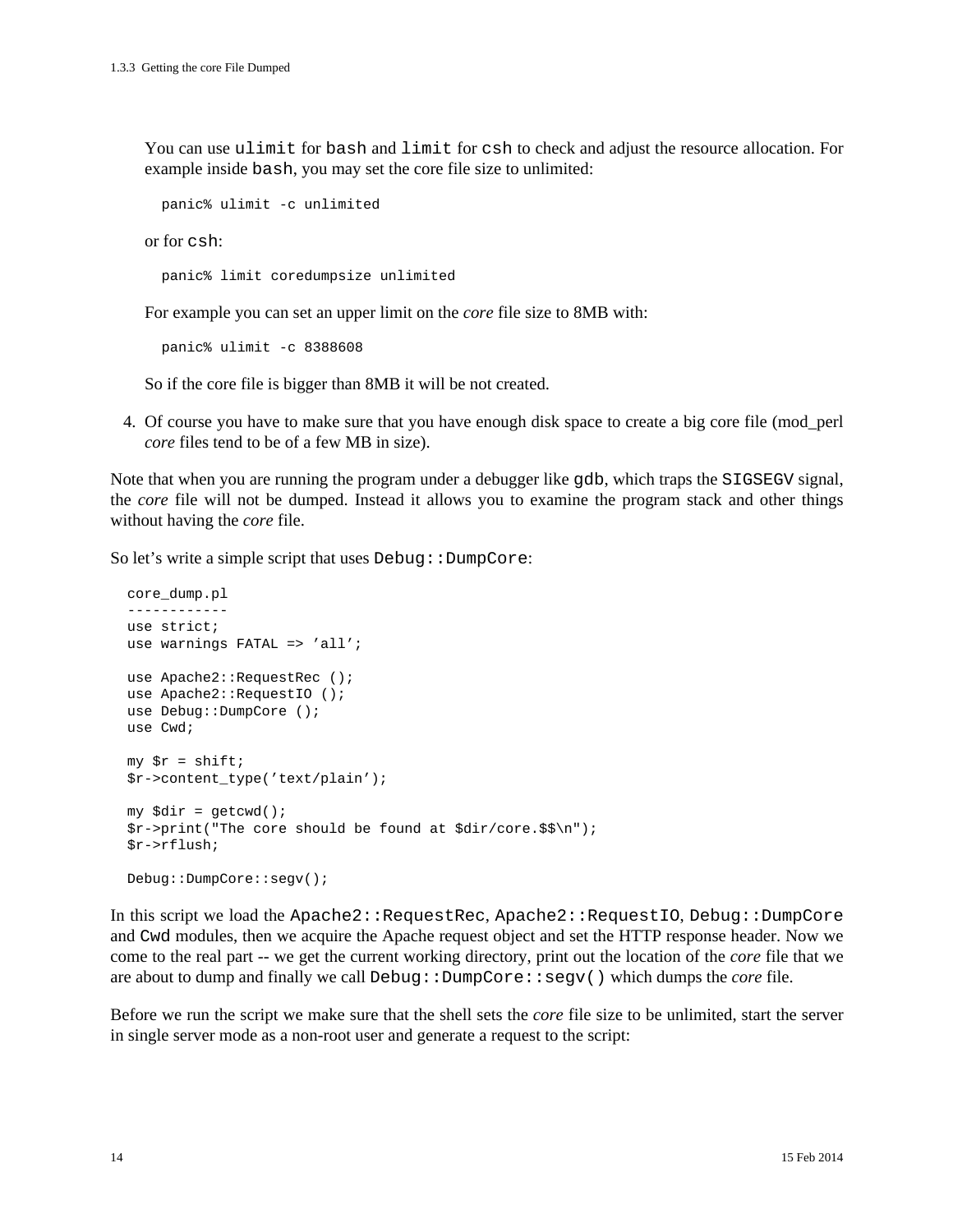panic% cd /home/httpd/bin panic% limit coredumpsize unlimited panic% ./httpd -DONE\_PROCESS -DNO\_DETACH # issue a request here Segmentation fault (core dumped)

#### Our browser prints out:

The core should be found at /home/httpd/bin/core.12345

And indeed the core file appears where we were told it will be:

```
 panic% ls -l /home/httpd/bin/core.12345
 -rw------- 1 stas stas 13758464 Nov 23 18:33 /home/httpd/bin/core.12345
```
As you can see it's about 14MB *core* file. Notice that mod\_perl was started as user *stas*, which had write permission for directory */home/httpd/bin*.

Notice that on certain platforms you get no PID digits appended to the core file name, so sometimes, it'll be just *core*.

### <span id="page-14-0"></span>*1.3.4 Analyzing the core File*

First we start gdb:

```
 panic% gdb /home/httpd/bin/httpd /home/httpd/bin/core.12345
```
with the location of the mod\_perl executable and the core file as the arguments.

To see the backtrace you run the *where* or the *bt* command:

```
 (gdb) bt
  #0 0x407ab26c in crash_now_for_real (
      suicide_message=0x407ad300 "Cannot stand this life anymore")
      at DumpCore.xs:10
  #1 0x407ab293 in crash_now (
      suicide_message=0x407ad300 "Cannot stand this life anymore",
      attempt_num=42) at DumpCore.xs:17
  #2 0x407ab39b in XS_Debug__DumpCore_segv (my_perl=0x86a9298, cv=0x8d36750)
      at DumpCore.xs:26
  #3 0x40540649 in Perl_pp_entersub () from .../libperl.so
 ...
  #7 0x404530cc in modperl_callback () from .../mod_perl.so
```
Well, you can see the last commands, but our perl and mod\_perl are probably without the debug symbols. This is not the kind of trace you should send as a part of your bug report, because a lot of important information that should aid resolve the reported problem is missing.

Therefore the next step is to recompile Perl and mod\_perl (and may be Apache) with debug symbols as explained earlier in this chapter.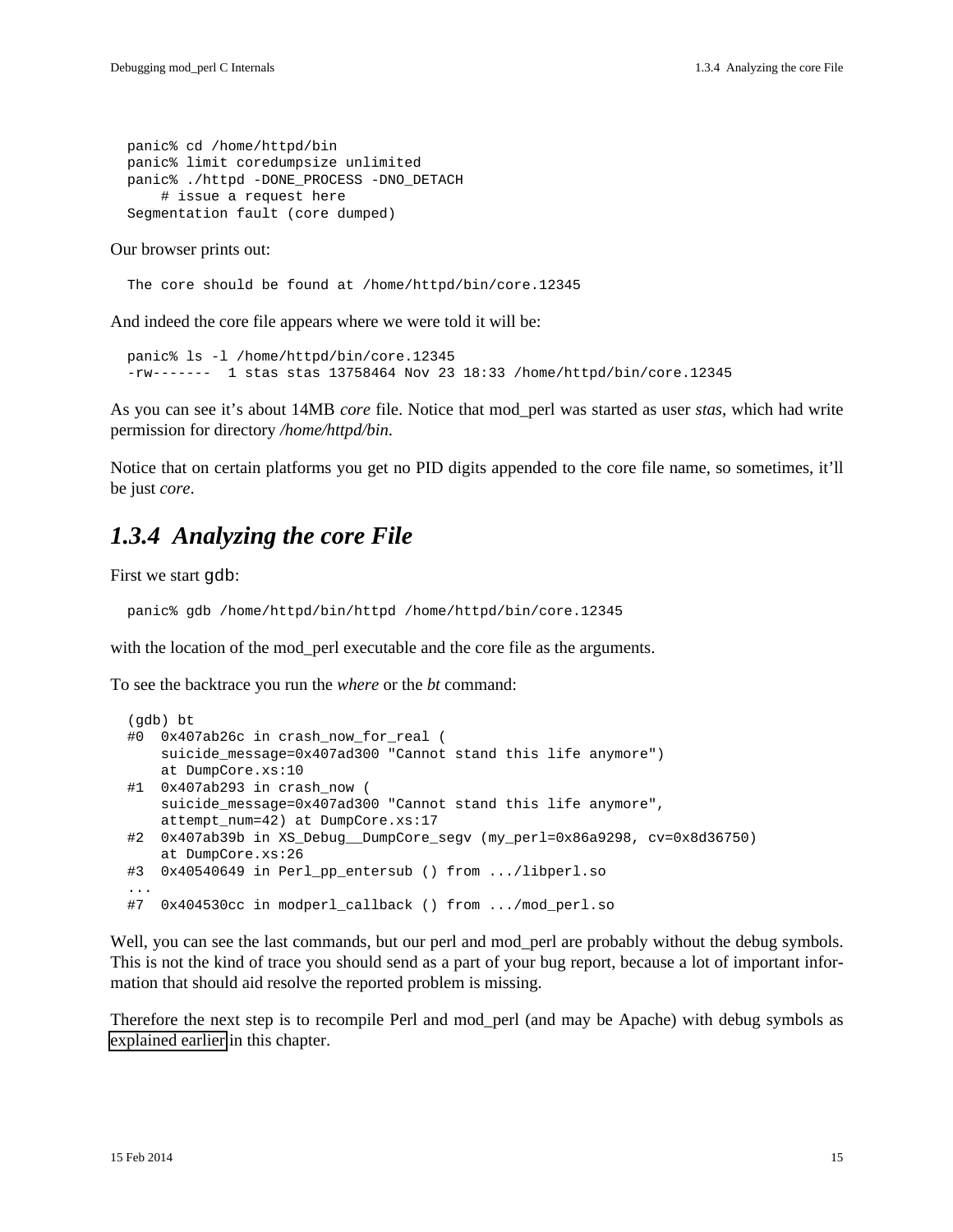Now when we repeat the process of starting the server, issuing a request and getting the core file, after which we run gdb again against the executable and the dumped *core.6789* file.

panic% gdb /home/httpd/bin/httpd /home/httpd/bin/core.6789

Now we can see the whole backtrace:

```
 (gdb) bt
 #0 0x407ab26c in crash_now_for_real (
    suicide_message=0x407ad300 "Cannot stand this life anymore")
    at DumpCore.xs:10
 #1 0x407ab293 in crash_now (
    suicide_message=0x407ad300 "Cannot stand this life anymore",
    attempt_num=42) at DumpCore.xs:17
 #2 0x407ab39b in XS_Debug__DumpCore_segv (my_perl=0x86a9298, cv=0x8d36750)
    at DumpCore.xs:26
 #3 0x40540649 in Perl_pp_entersub (my_perl=0x86a9298) at pp_hot.c:2890
 #4 0x4051ca4d in Perl_runops_debug (my_perl=0x86a9298) at dump.c:1449
 #5 0x404c1ea3 in S_call_body (my_perl=0x86a9298, myop=0xbfffed90, is_eval=0)
    at perl.c:2298
 #6 0x404c19cf in Perl_call_sv (my_perl=0x86a9298, sv=0x8cd0914, flags=4)
    at perl.c:2216
 #7 0x404530cc in modperl_callback (my_perl=0x86a9298, handler=0x81ba6d8,
    p=0x8d16828, r=0x8d16860, s=0x813d238, args=0x8d018d8)
    at modperl_callback.c:102
 #8 0x404539ce in modperl_callback_run_handlers (idx=6, type=4, r=0x8d16860,
   c=0x0, s=0x813d238, pconf=0x0, plog=0x0, ptemp=0x0,
   run mode=MP_HOOK_RUN_FIRST) at modperl_callback.c:263
 #9 0x40453c2d in modperl_callback_per_dir (idx=6, r=0x8d16860,
    run_mode=MP_HOOK_RUN_FIRST) at modperl_callback.c:351
#10 0x4044c728 in modperl response handler run (r=0x8d16860, finish=0)
    at mod_perl.c:911
 #11 0x4044cadb in modperl_response_handler_cgi (r=0x8d16860) at mod_perl.c:1006
 #12 0x080db2bc in ap_run_handler (r=0x8d16860) at config.c:151
 #13 0x080dba19 in ap_invoke_handler (r=0x8d16860) at config.c:363
#14 0x080a9953 in ap_process_request (r=0x8d16860) at http_request.c:246
 #15 0x080a3ef8 in ap_process_http_connection (c=0x8d10920) at http_core.c:250
 #16 0x080e7efc in ap_run_process_connection (c=0x8d10920) at connection.c:42
 #17 0x080e82f8 in ap_process_connection (c=0x8d10920, csd=0x8d10848)
    at connection.c:175
 #18 0x080d9b6d in child_main (child_num_arg=0) at prefork.c:609
 #19 0x080d9c44 in make_child (s=0x813d238, slot=0) at prefork.c:649
 #20 0x080d9d6a in startup_children (number_to_start=2) at prefork.c:721
 #21 0x080da177 in ap_mpm_run (_pconf=0x81360a8, plog=0x817e1c8, s=0x813d238)
    at prefork.c:940
 #22 0x080e0de8 in main (argc=11, argv=0xbffff284) at main.c:619
```
That's the perfect back trace to send as a part of the bug report.

Reading the trace from bottom to top, we can see that it starts with Apache calls, followed by mod\_perl calls which end up in modperl\_callback() which calls the Perl program via Perl\_call\_sv.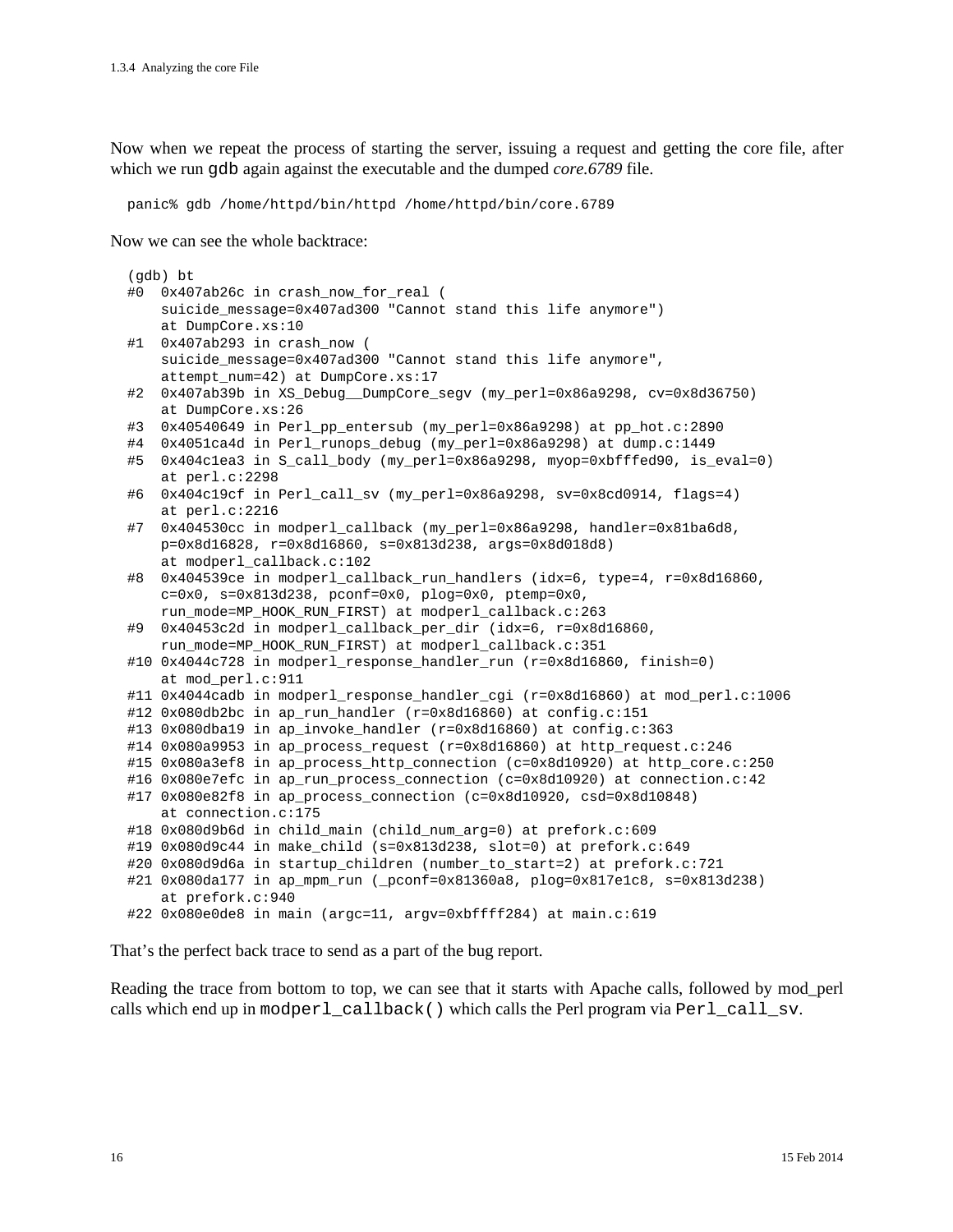Notice that in our example we knew what script has caused the Segmentation fault. In a real world the chances are that you will find the *core* file without any clue to which of handler or script has triggered it. The special *curinfo* gdb macro comes to help:

For perl enabled with threads that's:

```
 define curinfo
   printf "%d:%s\n", my_perl->Tcurcop->cop_line, \
        my_perl->Tcurcop->cop_file
 end
```
For a non-threaded version that's:

```
 define curinfo
  printf "%d:%s\n", PL_curcop->cop_line, \
    ((XPV*)(*(XPVGV*)PL_curcop->cop_filegv->sv_any)\
    ->xgv_gp->gp_sv->sv_any)->xpv_pv
 end
```
Simply past the correct version at the gdb prompt (in this example the perl is threaded):

```
 (gdb) define curinfo
 Type commands for definition of "curinfo".
 End with a line saying just "end".
 > printf "%d:%s\n", my_perl->Tcurcop->cop_line, \
        my_perl->Tcurcop->cop_file
 >end
```
and now we can call it:

```
 (gdb) curinfo
 No symbol "my_perl" in current context.
```
Oops, the function where the segfault has happened doesn't have the perl context, so we need to look at the backtrace and find the first function which accepts the my\_perl argument (this is because we use a threaded perl). In this example this is the second frame:

```
 #2 0x407ab39b in XS_Debug__DumpCore_segv (my_perl=0x86a9298, cv=0x8d36750)
    at DumpCore.xs:26
```
therefore we need to go two frames up:

```
 (gdb) up 2
 #2 0x407ab39b in XS_Debug__DumpCore_segv (my_perl=0x86a9298, cv=0x8d36750)
    at DumpCore.xs:26
 26 in DumpCore.xs
```
and now we call curinfo again:

```
 gdb) curinfo
 14:/home/httpd/cgi-bin/core_dump.pl
```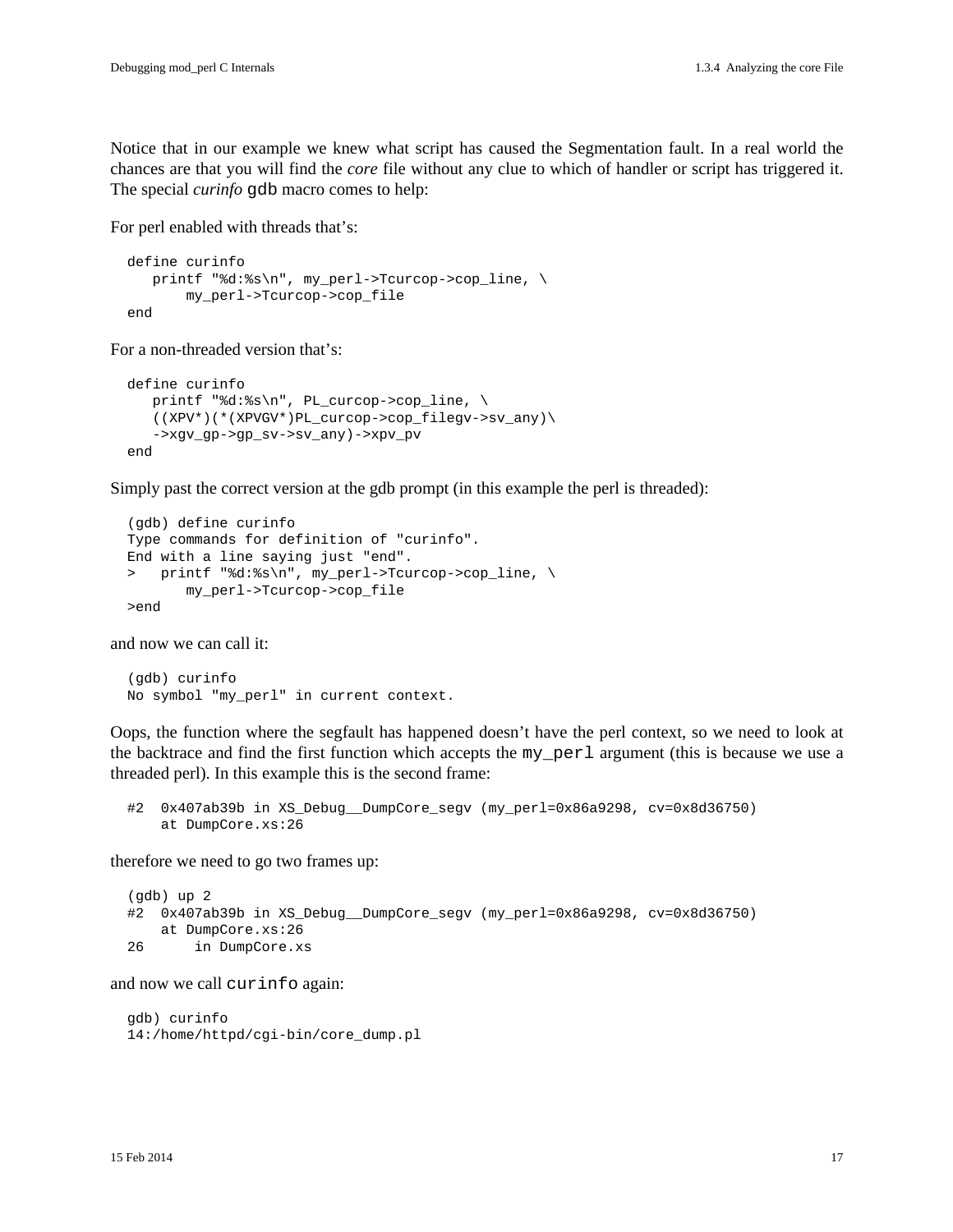Et voilà, we can see that the segfault was triggered on line 14 of *core\_dump.pl*, which has the line:

```
 Debug::DumpCore::segv();
```
And we are done.

These are the bits of information that are important to extract and include in your bug report in order for us to be able to reproduce and resolve a problem. In this example it was the full backtrace, the filename and line where the faulty function was called (the faulty function is  $Debug: DumpCore::segv()$ ) and the actual line where the Segmentation fault occured (crash\_now\_for\_real at DumpCore.xs:10).

## <span id="page-17-0"></span>*1.3.5 Analyzing the core File Automatically*

If the core file(s) are found in the mod\_perl source directory, when running *t/REPORT* the core file backtraces will be automatically extracted and added to the report if the perl module Devel::GDB is installed.

See the function dump\_core\_file() in *Apache-Test/lib/Apache/TestReport.pm* if you want to see how it is invoked or refer to the  $Devel::GDB$  manpage.

### <span id="page-17-1"></span>*1.3.6 Obtaining core Files under Solaris*

There are two ways to get core files under Solaris. The first is by configuring the system to allow core dumps, the second is by stopping the process when it receives the SIGSEGV signal and "manually" obtaining the core file.

### <span id="page-17-2"></span>**1.3.6.1 Configuring Solaris to Allow core Dumps**

By default, Solaris 8 won't allow a setuid process to write a core file to the file system. Since apache starts as root and spawns children as 'nobody', core dumps won't produce core files unless you modify the system settings.

To see the current settings, run the coreadm command with no parameters and you'll see:

```
 % coreadm
     global core file pattern:
       init core file pattern: core
            global core dumps: disabled
       per-process core dumps: enabled
      global setid core dumps: disabled
 per-process setid core dumps: disabled
     global core dump logging: disabled
```
These settings are stored in the */etc/coreadm.conf* file, but you should set them with the coreadm utility. As super-user, you can run coreadm with -g to set the pattern and path for core files (you can use a few variables here) and -e to enable some of the disabled items. After setting a new pattern, enabling global, global-setid, and log, and rebooting the system (reboot is required), the new settings look like: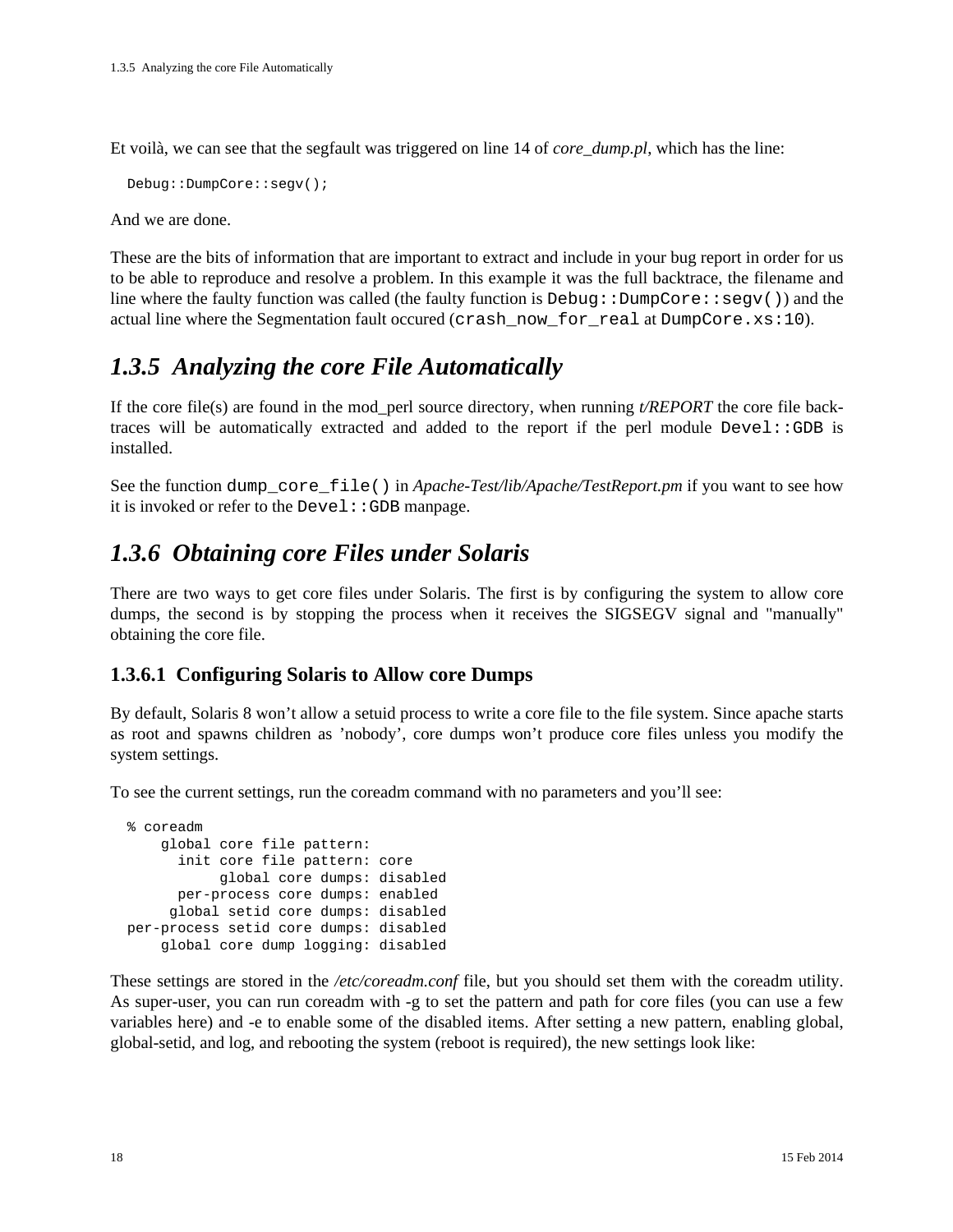```
 % coreadm
     global core file pattern: /usr/local/apache/cores/core.%f.%p
       init core file pattern: core
            global core dumps: enabled
       per-process core dumps: enabled
      global setid core dumps: enabled
 per-process setid core dumps: disabled
     global core dump logging: enabled
```
Now you'll start to see core files in the designated cores directory and they will look like *core.httpd.2222* where httpd is the name of the executable and the 2222 is the process id. The new core files will be read/write for root only to maintain some security, and you should probably do this on development systems only.

### <span id="page-18-0"></span>**1.3.6.2 Manually Obtaining core Dumps**

On Solaris the following method can be used to generate a core file.

1. Use truss(1) as *root* to stop a process on a segfault:

```
panic% truss -f -l -t \!all -s \!SIGALRM -S SIGSEGV -p <pid>
```
or, to monitor all httpd processes (from bash):

```
 panic% for pid in 'ps -eaf -o pid,comm | fgrep httpd | cut -d'/' -f1';
do truss -f -1 -t \leq -s \iotaSIGALRM -S SIGSEGV -p $pid 2>&1 &
 done
```
The used truss(1) options are:

- $\bullet$  -f follow forks.
- -l (that's an el) includes the thread-id and the pid (the pid is what we want).
- $\bullet$  -t specifies the syscalls to trace,
- $\bullet$  !all turns off the tracing of syscalls specified by  $-t$
- -s specifies signals to trace and the !SIGALRM turns off the numerous alarms Apache creates.
- $\bullet$  -S specifies signals that stop the process.
- $\bullet$  -p is used to specify the pid.

Instead of attaching to the process, you can start it under truss(1):

panic% truss -f -l -t \!all -s \!SIGALRM -S SIGSEGV \ /usr/local/bin/httpd -f httpd.conf 2>&1 &

2. Watch the *error\_log* file for reaped processes, as when they get SISSEGV signals. When the process is reaped it's stopped but not killed.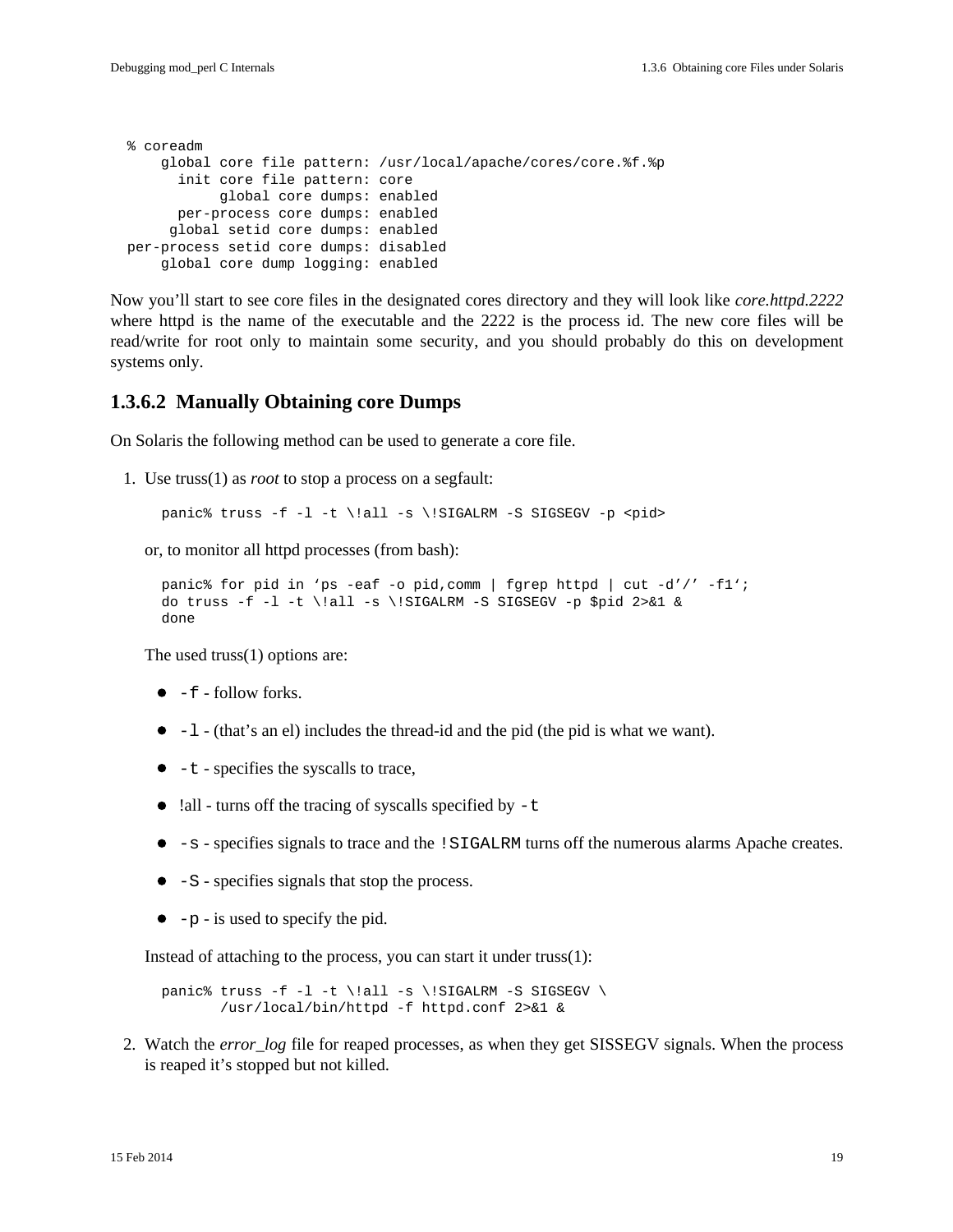3. Use gcore(1) to get a *core* of stopped process or attach to it with gdb(1). For example if the process id is 662:

 panic% gcore 662 gcore: core.662 dumped

Now you can load this *core* file in gdb(1).

4. kill -9 the stopped process. Kill the truss(1) processes as well, if you don't need to trap other segfaults.

Obviously, this isn't great to be doing on a production system since truss(1) stops the process after it dumps core and prevents Apache from reaping it. So, you could hit the clients/threads limit if you segfault a lot.

# <span id="page-19-0"></span>**1.4 Debugging Threaded MPMs**

### <span id="page-19-1"></span>*1.4.1 Useful Information from gdb Manual*

Debugging programs with multiple threads: [http://sources.redhat.com/gdb/current/online](http://sources.redhat.com/gdb/current/onlinedocs/gdb_5.html#SEC25)[docs/gdb\\_5.html#SEC25](http://sources.redhat.com/gdb/current/onlinedocs/gdb_5.html#SEC25)

Stopping and starting multi-thread programs: [http://sources.redhat.com/gdb/current/online](http://sources.redhat.com/gdb/current/onlinedocs/gdb_6.html#SEC40)[docs/gdb\\_6.html#SEC40](http://sources.redhat.com/gdb/current/onlinedocs/gdb_6.html#SEC40)

## <span id="page-19-2"></span>*1.4.2 libpthread*

when using:

set auto-solib-add 0

make sure to:

sharedlibrary libpthread

(or whatever the shared library is used on your OS) without which you may have problems to debug the threaded mpm mod\_perl.

# <span id="page-19-3"></span>**1.5 Defining and Using Custom gdb Macros**

GDB provides two ways to store sequences of commands for execution as a unit: user-defined commands and command files. See: [http://sources.redhat.com/gdb/current/onlinedocs/gdb\\_21.html](http://sources.redhat.com/gdb/current/onlinedocs/gdb_21.html)

Apache 2.0 source comes with a nice pack of macros and can be found in *httpd-2.0/.gdbinit*. To use it issue: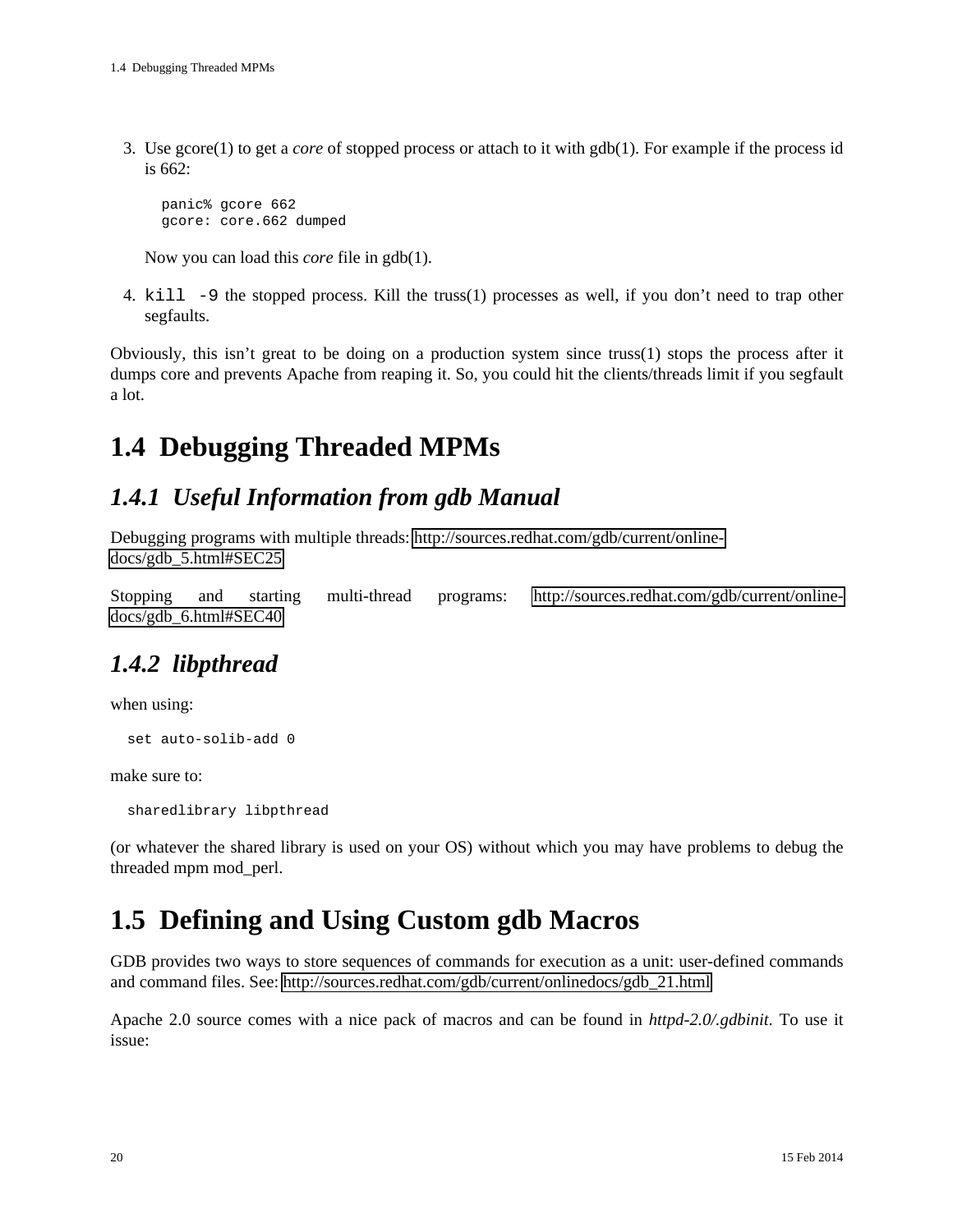gdb> source /wherever/httpd-2.0/.gdbinit

Now if for example you want to dump the contents of the bucket brigade, you can do:

gdb> dump\_brigade my\_brigade

where my\_brigade is the pointer to the bucket brigade that you want to debug.

mod\_perl 1.0 has a similar file (*modperl/.gdbinit*) mainly including handy macros for dumping Perl datastructures, however it works only with non-threaded Perls. But otherwise it's useful in debugging mod\_perl 2.0 as well.

## <span id="page-20-0"></span>**1.6 Expanding C Macros**

Perl, mod\_perl and httpd C code makes an extensive use of C macros, which sometimes use many other macros in their definitions, so it becomes quite a task to figure out how to figure out what a certain macro expands to, especially when the macro expands to different values in differnt environments. Luckily there are ways to automate the expansion process.

### <span id="page-20-1"></span>*1.6.1 Expanding C Macros with* **make**

The mod\_perl *Makefile*'s include a rule for macro expansions which you can find by looking for the  $c \cdot i$ . rule. To expand all macros in a certain C file, you should run make filename.i, which will create *filename.i* with all macros expanded in it. For example to create *apr\_perlio.i* with all macros used in *apr\_perlio.c*:

```
 % cd modperl-2.0/xs/APR/PerlIO
 % make apr_perlio.i
```
the *apr\_perlio.i* file now lists all the macros:

```
 % less apr_perlio.i
  # 1 "apr_perlio.c"
  # 1 "<built-in>"
  #define __VERSION__ "3.1.1 (Mandrake Linux 8.3 3.1.1-0.4mdk)"
 ...
```
### <span id="page-20-2"></span>*1.6.2 Expanding C Macros with* **gdb**

With gcc-3.1 or higher and gdb-5.2-dev or higher you can expand macros in gdb, when you step through the code. e.g.:

```
 (gdb) macro expand pTHX_
expands to: PerlInterpreter *my_perl __attribute_((unused)),
 (gdb) macro expand PL_dirty
 expands to: (*Perl_Tdirty_ptr(my_perl))
```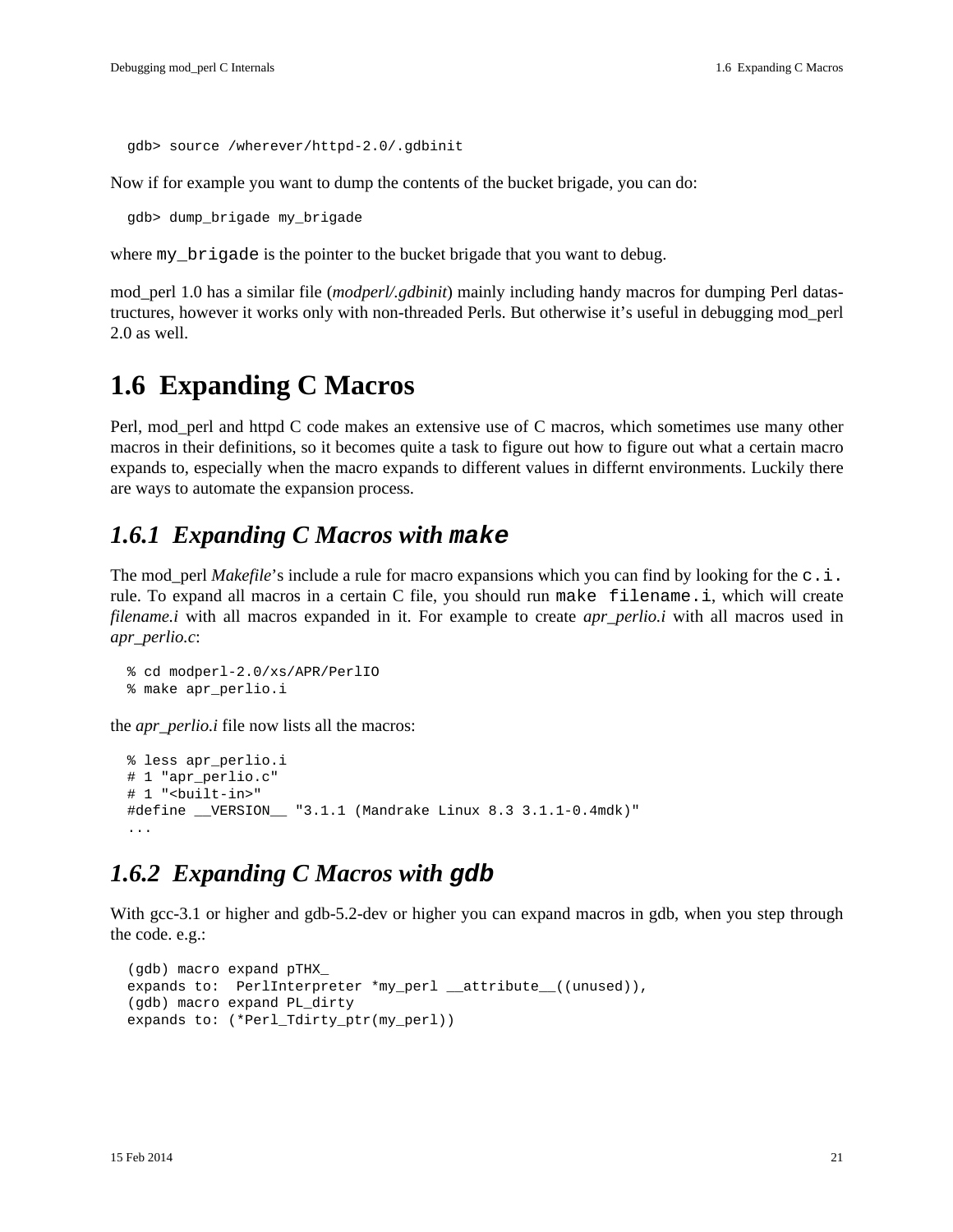For each library that you want to use this feature with you have to compile it with:

CFLAGS="-gdwarf-2 -g3"

or whatever is appropriate for your system, refer to the gcc manpage for more info.

To compile perl with this debug feature, pass  $-D$ optimize='-qdwarf-2 -q3' to ./Configure. For Apache run:

```
 CFLAGS="-gdwarf-2 -g3" ./configure [...]
```
for mod\_perl you don't have to do anything, as it'll pick the \$Config{optimize} Perl flags automatically, if Perl is compiled with -DDEBUGGING (which is implied on most systems, if you use -Dopti $mize=' -q'$  or similar.)

Notice that this will make your libraries **huge**! e.g. on Linux 2.4 Perl 5.8.0's normal *libperl.so* is about 0.8MB on linux, compiled with -Doptimize='-g' about 2.7MB and with -Dopti $mize=' -gdwarf-2 -g3' 12.5MB$ . httpd is also becomes about 10 times bigger with this feature enabled. *mod\_perl.so* instead of 0.2k becomes 11MB. You get the idea. Of course since you may want this only during the development/debugging, that shouldn't be a problem.

The complete details are at: [http://sources.redhat.com/gdb/current/onlinedocs/gdb\\_10.html#SEC69](http://sources.redhat.com/gdb/current/onlinedocs/gdb_10.html#SEC69)

# <span id="page-21-0"></span>**1.7 Maintainers**

Maintainer is the person(s) you should contact with updates, corrections and patches.

Stas Bekman [\[http://stason.org/\]](http://stason.org/)

# <span id="page-21-1"></span>**1.8 Authors**

Stas Bekman [\[http://stason.org/\]](http://stason.org/)

Only the major authors are listed above. For contributors see the Changes file.